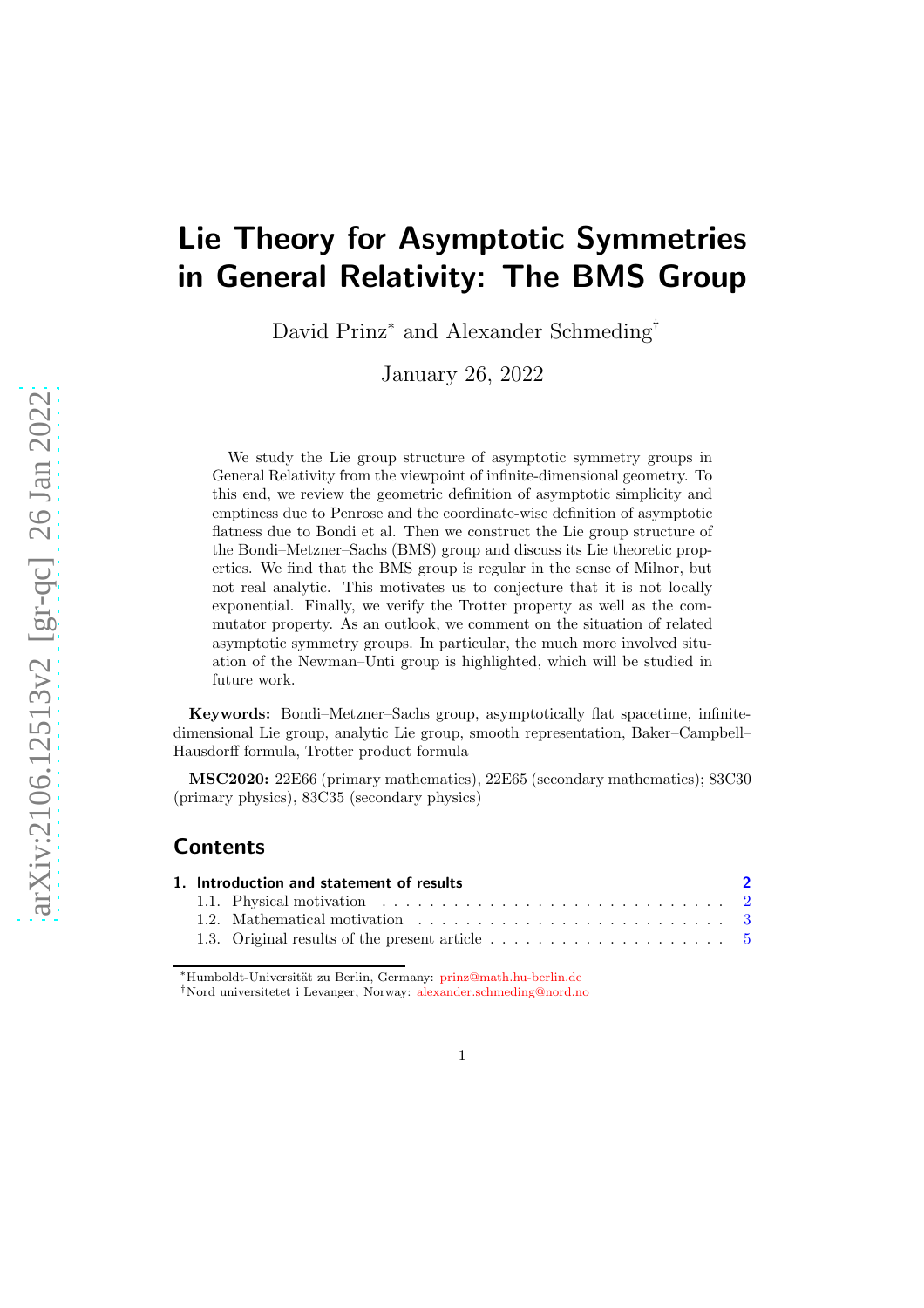|                         |                                                         | 1.4. An outlook to the Newman–Unti group $\dots \dots \dots \dots \dots \dots \dots$                         |    |  |  |
|-------------------------|---------------------------------------------------------|--------------------------------------------------------------------------------------------------------------|----|--|--|
|                         | 2. Asymptotically flat spacetimes                       |                                                                                                              |    |  |  |
|                         |                                                         | 2.1. Penrose's conformal extension $\ldots \ldots \ldots \ldots \ldots \ldots \ldots$                        |    |  |  |
|                         |                                                         | 2.2. Bondi et al.'s coordinate-wise definition $\dots \dots \dots \dots \dots \dots$                         |    |  |  |
|                         | 3. Asymptotic symmetry groups                           |                                                                                                              |    |  |  |
|                         |                                                         | 3.1. General constructions $\ldots \ldots \ldots \ldots \ldots \ldots \ldots \ldots \ldots \ldots \ldots 10$ |    |  |  |
|                         |                                                         |                                                                                                              |    |  |  |
|                         |                                                         | 3.3. Properties of the BMS group $\ldots \ldots \ldots \ldots \ldots \ldots \ldots \ldots \ldots 15$         |    |  |  |
|                         |                                                         |                                                                                                              |    |  |  |
|                         | 4. Conclusion                                           |                                                                                                              | 21 |  |  |
|                         | A. A mathematics-physics dictionary                     |                                                                                                              |    |  |  |
|                         | <b>B.</b> Essentials from infinite-dimensional calculus |                                                                                                              |    |  |  |
| 24<br><b>References</b> |                                                         |                                                                                                              |    |  |  |

## <span id="page-1-0"></span>1. Introduction and statement of results

The experimental verification of gravitational waves at LIGO in 2016  $[A^+16]$  $[A^+16]$  renewed interest in their theoretical predictions. A natural setup to study gravitational waves are asymptotically flat spacetimes. This is due to the fact that, as described below in detail, asymptotically flat spacetimes correspond to isolated gravitational systems. Thus, they are ideally suited to study outgoing gravitational waves of such systems. A natural question concerning asymptotic flatness is how the asymptotic symmetry group is related to the Poincaré group [\[BBM62,](#page-24-0) [Sac62\]](#page-27-0). Additionally to that, the asymptotic symmetry groups provide useful insight into the gravitational S-matrix via soft-scattering theorems for the corresponding Feynman rules [\[Wei65,](#page-28-0) [Str14,](#page-27-1) [HLMS15\]](#page-26-0), cf. [\[Pri21\]](#page-27-2) and the references therein. In the present article and [\[PS21\]](#page-27-3), we provide the Lie group theoretic foundations for these asymptotic symmetry groups.

Acknowledgments: The authors wish to thank G. Barnich and H. Friedrich for pointing us towards literature we were unaware of and helpful discussions on the subject of this work. DP is supported by the 'Kolleg Mathematik Physik Berlin'.

#### <span id="page-1-1"></span>1.1. Physical motivation

Asymptotically flat spacetimes model the geometry of isolated gravitational systems, such as solar systems or even complete galaxies. More precisely, the Einstein field equations relate energy-matter contributions to the spacetime geometry as follows:

$$
R_{\mu\nu} - \frac{1}{2} R g_{\mu\nu} + \Lambda g_{\mu\nu} = \kappa T_{\mu\nu} , \qquad (1)
$$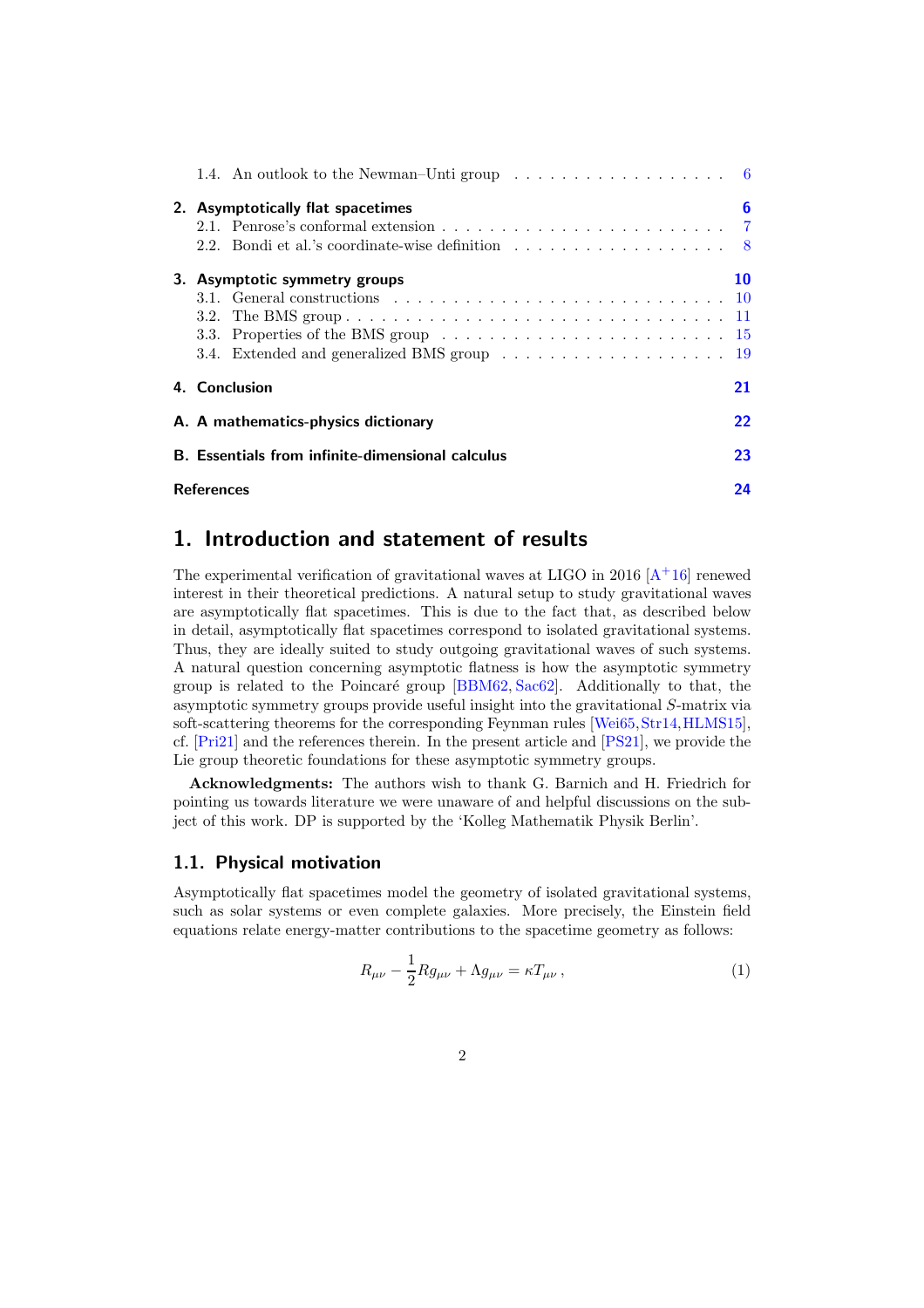where  $R_{\mu\nu}$  and R are the Ricci tensor and scalar, respectively,  $\Lambda$  and  $\kappa := 8\pi G$  are the cosmological and the Einstein gravitational constant, respectively, and  $T_{\mu\nu}$  is the energy-momentum tensor. Thus, if the matter distribution is compactly supported, with the radiation of energy via electromagnetic waves as the only exception, then the spacetime geometry becomes asymptotically Ricci-flat. Furthermore, as the Weylcurvature describes the radiation of energy via gravitational waves, the spacetimegeometry becomes asymptotically flat, as gravitational radiation is governed by the inverse square law on large scales. Thus, asymptotically flat spacetimes approach Minkowski spacetime 'at infinity', and it seems reasonable that the corresponding asymptotic symmetry groups are related to the Poincaré group. It turns out, however, that the corresponding asymptotic symmetry groups are much richer in their structure: Similar to the Poincaré group, they are given as the semidirect product of generalized translations, called 'supertranslations', and, depending on the boundary conditions, the Lorentz group or a generalization thereof, similarly called 'superrota-tions'.<sup>[1](#page-2-1)</sup> Contrary to the translation group of the Poincaré group, the supertranslations are an infinite dimensional Lie group. We explain this surprising finding after introducing the necessary context. To this end, we start — opposed to the historic development — with the geometric approach of Penrose via a conformal extension of spacetime, leading to the notions of asymptotically simple and asymptotically empty spacetimes [\[Pen63,](#page-27-4)[Pen64,](#page-27-5)[Pen65,](#page-27-6)[Pen68\]](#page-27-7). Then we proceed with the pioneering works of Bondi, van der Burg and Metzner [\[BBM62\]](#page-24-0) and Sachs [\[Sac62\]](#page-27-0) via their coordinate-wise definition, which can be seen as the choice of a special diffeomorphism 'gauge-fixing' additionally to the geometric restrictions described by the construction due to Penrose.

#### <span id="page-2-0"></span>1.2. Mathematical motivation

The relationship between symmetries and conservation laws has a long standing history, with Noether's Theorem (1918) as an important milestone [\[Noe18\]](#page-27-8). Symmetries can be modeled via the action of Lie groups. Especially in the context of variations and gauge theories (e.g. via BRST cohomology) these symmetries are typically studied infinitesimally, i.e. via the action of the corresponding Lie algebras. In finite dimensions there is a strong connection between Lie groups and their Lie algebras. For example if G is a matrix Lie group with Lie algebra  $\mathfrak g$ . Then, the Lie exponential is the matrix exponential

<span id="page-2-2"></span>
$$
\exp: \quad \mathfrak{g} \to G \,, \quad Z \mapsto \sum_{k=0}^{\infty} \frac{1}{k!} Z^k \,, \tag{2}
$$

and it induces a diffeomorphism (exponential coordinates) between a 0-neighborhood of the Lie algebra and an identity-neighborhood in G. The infinite-dimensional case is much more subtle as this correspondence fails in general. The Lie exponential is not guaranteed to be locally surjective [\[Mil84,](#page-26-1)[Gra88\]](#page-25-0). This happens for example for

<span id="page-2-1"></span><sup>1</sup>We remark that these findings, and thus the corresponding nomenclature, was ahead of supersymmetry and super geometry. Thus, while the name suggests a link between these two subjects, they are in fact unrelated.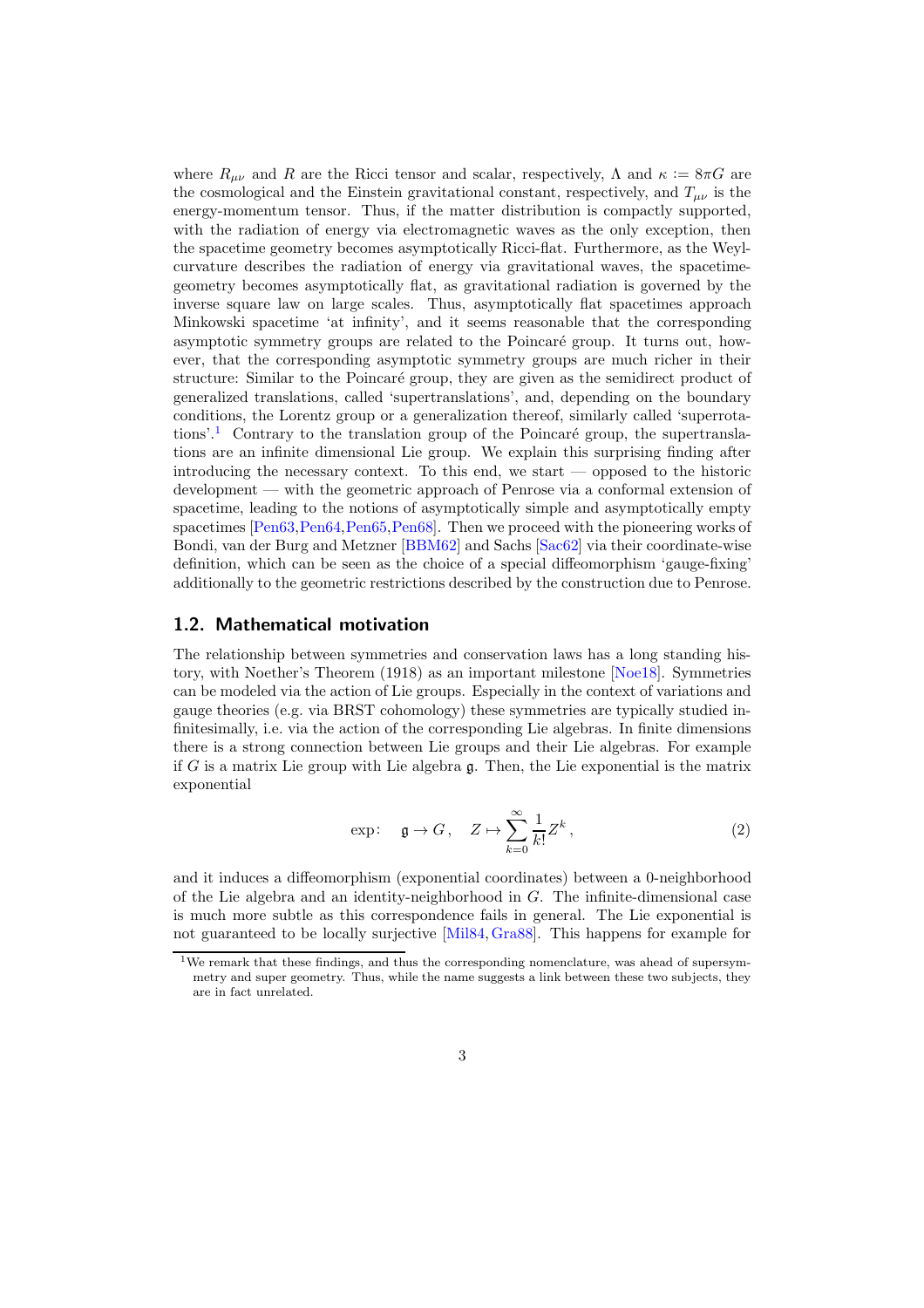the diffeomorphism group  $\text{Diff}(M)$  of a smooth manifold M (see [\[Sch15\]](#page-27-9) and [\[KM97\]](#page-26-2)). To recover Lie theoretic statements in the infinite-dimensional setting, an evolution operator for smooth Lie algebra valued curves becomes important. Sticking to common notation in the physics literature, this evolution operator is

$$
\text{Evol}: C^{\infty}(I, \mathfrak{g}) \to C^{\infty}(I, G), \quad \gamma(t) \mapsto \mathcal{T} \exp\left(\int_0^t \gamma(\tau) d\tau\right), \tag{3}
$$

where  $I \subset \mathbb{R}$  is a compact interval, and the right hand side a time ordered exponential. In mathematical terms, the evolution operator computes the solution to an initial value problem given by the Lie type equation

<span id="page-3-1"></span><span id="page-3-0"></span>
$$
\begin{cases} \dot{\eta} = \eta.\gamma, \\ \eta(0) = 1 \end{cases} \tag{4}
$$

(where the lower dot signifies the derivative of the left translation by  $\eta$ ). A Lie group which admits a smooth evolution operator in the sense of Equation [\(3\)](#page-3-0) is called regular in the sense of Milnor [\[Mil84\]](#page-26-1), cf. [\[KM97,](#page-26-2) Chapter 38] and [\[Nee06\]](#page-26-3). We remark that the evolution operator from Equation [\(3\)](#page-3-0) specializes to the Lie exponential from Equation [\(2\)](#page-2-2) for constant curves  $\gamma(t) \equiv Z$ . Note that the Lie groups we are about to consider are modeled on locally convex spaces which are not Banach spaces. Thus there is no general solution theory for ordinary differential equations, such as Equation  $(4)$ , on these spaces guaranteeing regularity.

Mathematically speaking the structure of the BMS group is quite simple. Let us explain this in the three dimensional toy case, i.e. for the group  $BMS<sub>3</sub>$ . It is well known that BMS<sub>3</sub> can be identified as the semidirect product  $V(\mathbb{S}^1) \rtimes_{\text{Ad}} \text{Diff}(\mathbb{S}^1)$  where the diffeomorphism group  $\text{Diff}(\mathbb{S}^1)$  acts on the vector fields via the adjoint action. Here the vector fields are interpreted as the Lie algebra of  $\text{Diff}(\mathbb{S}^1)$  and for the group structure as an abelian Lie group. Hence the Lie theory for BMS<sup>3</sup> boils down to the Lie theory of  $Diff(\mathbb{S}^1)$  (and its adjoint action). In particular, BMS<sub>3</sub> inherits several pathologies from  $\text{Diff}(\mathbb{S}^1)$ : It is well known that  $\text{Diff}(\mathbb{S}^1)$  does not admit exponential coordinates (see e.g. [\[KM97,](#page-26-2) Example 43.2]). Hence also the semidirect product  $\rm BMS<sub>3</sub>$  does not admit a (locally) surjective Lie group exponential. Note that for four dimensional spacetimes, the BMS group arises as a semidirect product of a finite dimensional Lie group with a complete metrizable space (also known as a Fréchet space). Thus both parts of the semidirect product admit good Lie group exponentials and we discuss the problem of the existence of exponential coordinates for the BMS group in Section [3.2.](#page-10-0) Let us remark that for  $BMS<sub>3</sub>$  and the BMS group it is essential to work with smooth supertranslations (i.e. the abelian part of the semidirect product is a space of smooth mappings). This settles the question as to how smooth the supertranslations need to be (see e.g. [\[McC72a,](#page-26-4)[McC72b,](#page-26-5)[GP74\]](#page-25-1) where finitely often differentiable mappings and of  $L^2$ -mappings are discussed in the context of BMS representation theory). If the BMS should be a Lie group endowing the supertranslations with a natural topology,<sup>[2](#page-3-2)</sup>

<span id="page-3-2"></span><sup>2</sup>The adjective "natural" for the topology and the Lie group structure arise here because one could trivially endow every set with the discrete topology. This turns the BMS group into a 0-dimensional Lie group. Clearly this Lie group structure is neither natural nor interesting.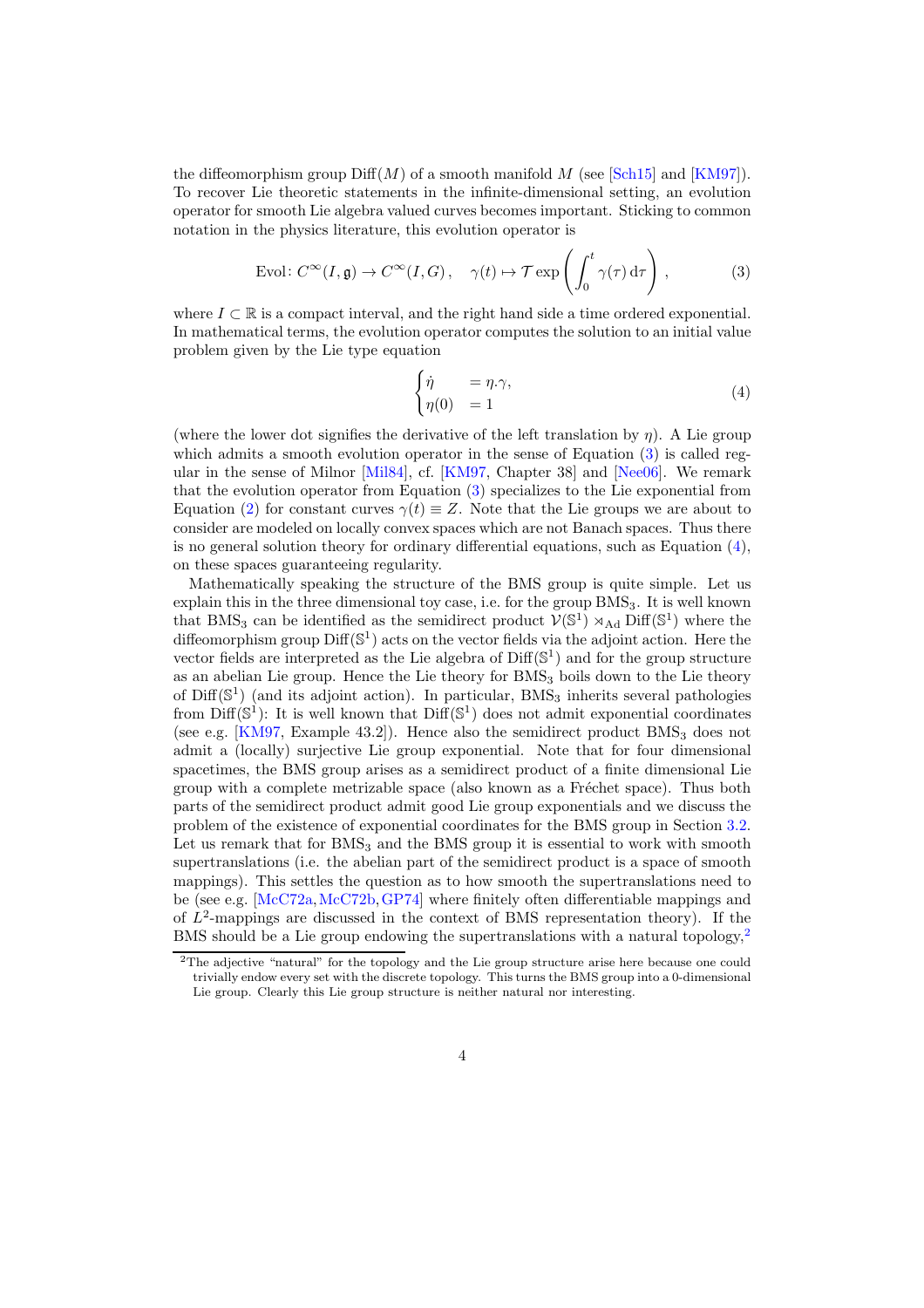then the supertranslations must necessarily be smooth mappings. Indeed, in view of a prospective complexification of the BMS as a Lie group (see below in the statement of results), it appears to be desirable from a mathematical point of view to require supertranslations to be even real analytic. Note that similar remarks apply to the supertranslations for BMS like groups for other spacetime dimensions, [\[Mel17\]](#page-26-6). Finally, we discuss the validity of familiar identities, such as the Baker–Campbell–Hausdorff formula and Trotter product formula for the BMS group.

#### <span id="page-4-0"></span>1.3. Original results of the present article

For the present article we investigate the BMS group and some of its generalizations as infinite-dimensional Lie groups. We establish that the BMS group is an infinitedimensional Lie group modeled on a Fréchet space. This result is not surprising, as it has been long known to physicists [\[Sac62,](#page-27-0)[McC72b\]](#page-26-5) that the BMS group is a semidirect product

$$
BMS = \mathcal{S} \rtimes SO^+(3,1) \tag{5}
$$

of a function space  $S = C^{\infty}(\mathbb{S}^2)$  (viewed as an abelian Lie group) and the Lorentz group  $SO^+(3,1)$ , which is in particular a finite-dimensional Lie group. The novelty here is that we establish smoothness of the group action on the infinite-dimensional space of supertranslations  $S$ . Since the supertranslations can not be modeled on a Banach space, one needs to replace the usual calculus as it makes no sense in our more general setting. A natural notion of smooth map is obtained here by requiring the existence and continuity of (all) iterated directional derivative. This yields a well behaved calculus of differentiable mappings, called Bastiani calculus (see Appendix [B](#page-22-0) for more information).

To our knowledge an investigation of the Lie theoretic properties of the BMS group has not been attempted in the literature. Among our results is that the BMS group is regular (again this is not surprising in view of the semidirect product structure). As a consequence, we obtain the validity of the Trotter product formula and the commutator formula on the BMS group. These formulae are important tools in the representation theory of Lie groups. In the finite-dimensional setting they can be deduced from the Baker–Campbell–Hausdorff (BCH) formula. This leads us to more surprising results of our investigation: The BMS group is not an analytic Lie group. In a nutshell, the reason for this is that the group product incorporates function evaluations of smooth (but not necessarily analytic) mappings. We refer to Proposition [3.9](#page-14-1) below for more details. In particular, this entails that

- the well known Baker–Campbell–Hausdorff series does not provide a local model for the Lie group multiplication, and
- there can not be a complexification of the BMS group which continues the real BMS group multiplication as a complex (infinite-dimensional) Lie group. (See also [\[McC92\]](#page-26-7) on complexifications of the BMS group.)

Moreover, we remark that due to this defect either the Lie group exponential does not provide a local diffeomorphism onto an identity neighborhood or the BCH-series can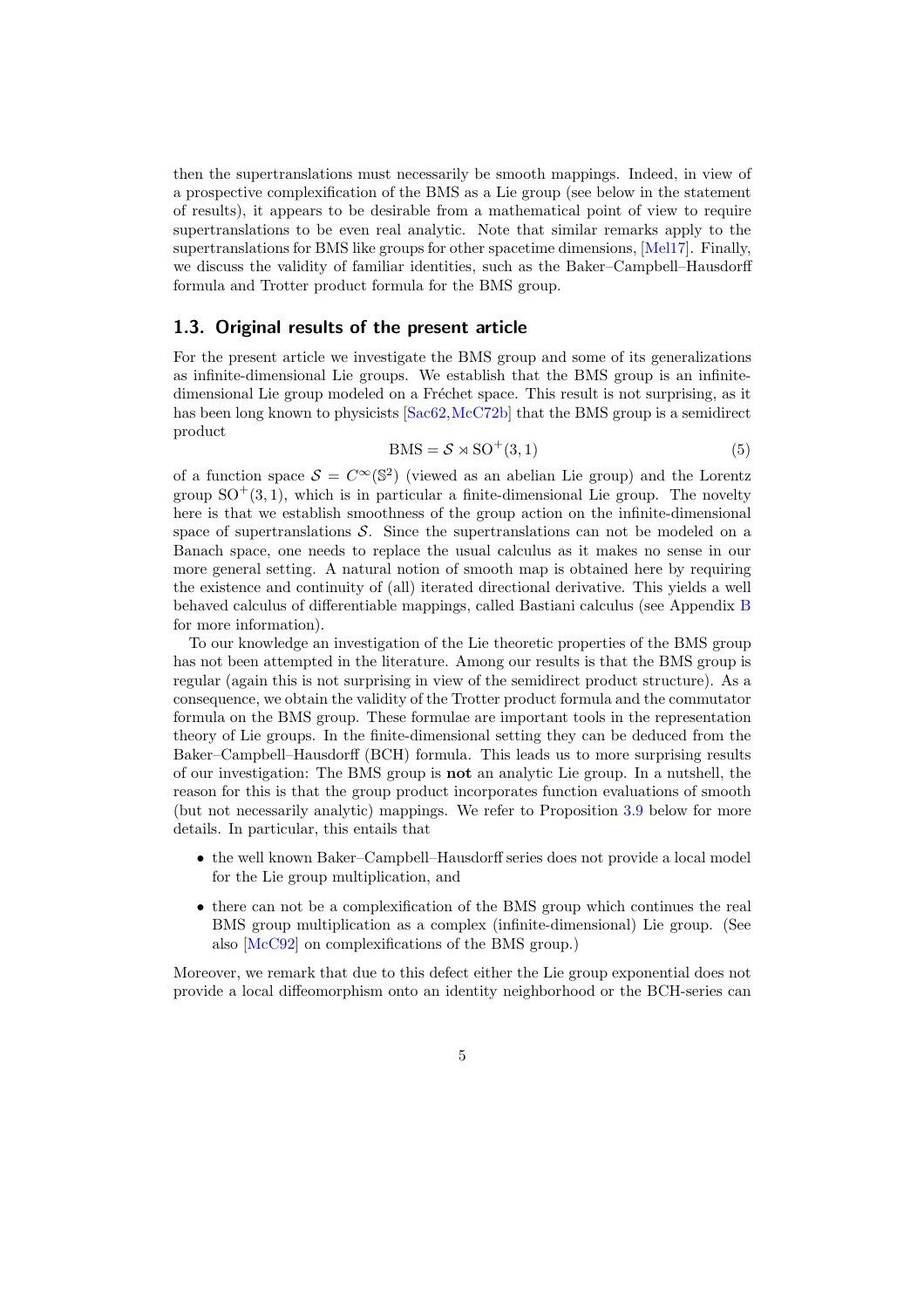not converge on any neighborhood of 0 in the Lie algebra.

Finally, we discuss the Lie group structure of an extension of the BMS group, called the generalized BMS group (or gBMS). It can be identified with the semidirect product  $\mathcal S \rtimes \mathrm{Diff}(\mathbb S^2)$  and behaves quite similarly (when it comes to the Lie theory) to the BMS group.

#### <span id="page-5-0"></span>1.4. An outlook to the Newman–Unti group

Several extensions and generalizations of the BMS group have been proposed (see e.g. [\[Ruz20\]](#page-27-10) for an overview). Beyond the generalized BMS group there is the extended BMS group proposed by Barnich and collaborators, [\[BT10c\]](#page-24-1) (we will not discuss this extension in the present paper). Another possibility to enlarge the BMS group is to replace the supertranslations in the semidirect product by a certain subset  $\mathcal N$  of  $C^{\infty}(\mathbb{R} \times \mathbb{S}^2)$ . The Newman–Unti group is then the semidirect product (with respect to a suitable action)

$$
NU = \mathcal{N} \rtimes SO^+(3,1) . \tag{6}
$$

Note that contrary to the BMS case, the function space  $C^{\infty}(\mathbb{R} \times \mathbb{S}^2)$  consists now of functions on a non-compact manifold. This looks like a minor complication but indeed it changes the whole theory: For non-compact manifolds  $M$ , the algebra of smooth functions  $C^{\infty}(M)$  admits at least three qualitatively different choices of function space topologies (the compact open  $C^{\infty}$ -topology, the Whitney topologies and the fine very strong topology). Only two of these topologies lead to either a topological vector space (compact open topology) or to a manifold structure (fine very strong topology) on the function space. This complication does not appear for the supertranslations  $S = C^{\infty}(\mathbb{S}^2)$  as the compactness of the sphere  $\mathbb{S}^2$  implies that all these topologies coincide. To avoid lengthy discussions of function space topologies only to discuss the Newman–Unti group, we refrain from this analysis in the current paper.

Instead, the topology and Lie group structure of the Newman–Unti group will be discussed in future work [\[PS21\]](#page-27-3). There we will show that with respect to

- the compact open  $C^{\infty}$  topology the NU group becomes a topological group (but apparently not a Lie group as it lacks a manifold structure),
- the fine very strong topology the unit component of the NU group becomes an infinite-dimensional Lie group, while the full NU group does not become a Lie group.

## <span id="page-5-1"></span>2. Asymptotically flat spacetimes

We start this article with an introduction to different definitions of asymptotic flatness. As already mentioned in the introduction, we start opposed to the historical development with the construction due to Penrose and discuss the pioneering works of Bondi et al. and Sachs afterwards. The reason therefore is that the conformal extension due to Penrose is more fundamental, as it directly describes the spacetime-geometry,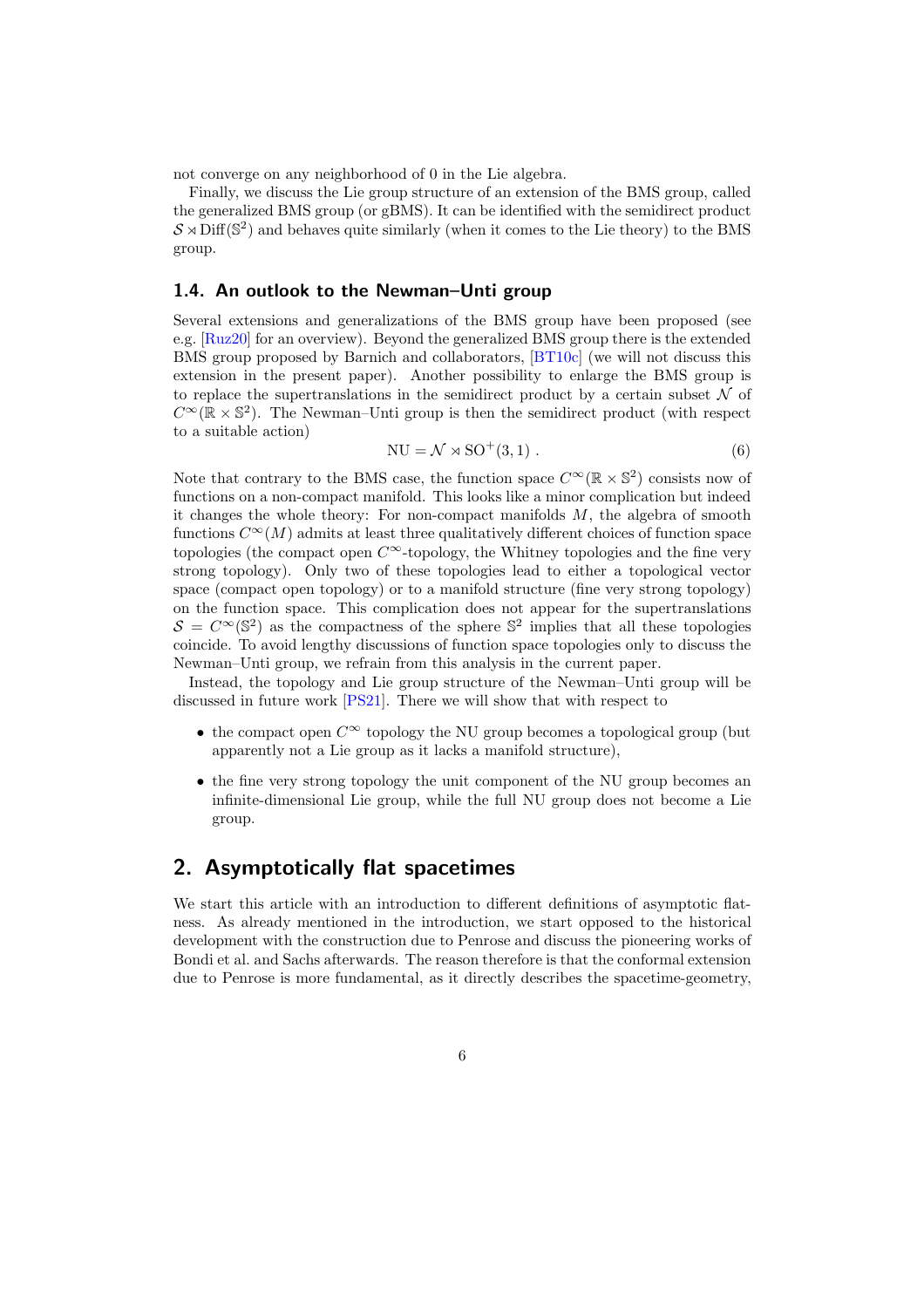whereas the construction of Bondi et al. and Sachs is more restrictive, by using specific coordinate representations. We refer to [\[Ash14,](#page-24-2)[Fri18\]](#page-25-2) for excellent overview articles.

#### <span id="page-6-0"></span>2.1. Penrose's conformal extension

A very geometrical approach to this subject is given via Penrose's conformal extension [\[Pen63,](#page-27-4) [Pen64,](#page-27-5) [Pen65,](#page-27-6) [Pen68\]](#page-27-7). Basically the idea is that, given a spacetime  $(M, q)$ , we call it asymptotically simple if there exists a conformal embedding into a so-called 'extended spacetime'  $(M, \hat{q})$ , which is a manifold with boundary that represents the points 'at infinity'. To this end, we start with the definition of a spacetime:

**2.1 Definition** (Spacetime) Let  $(M, g)$  be a Lorentzian manifold. We call  $(M, g)$  a spacetime, if it is smooth, connected, 4-dimensional and time-orientable.<sup>[3](#page-6-1)</sup>

With the following construction, we want to unify spacetimes that approach Minkowski spacetime 'at infinity'. For this, we construct the boundary

$$
\mathscr{I} := i_+ \sqcup \mathscr{I}_+ \sqcup i_0 \sqcup \mathscr{I}_- \sqcup i_-\,,\tag{7}
$$

where  $i_+$  and  $i_-$  correspond to timelike infinity,  $\mathscr{I}_+$  and  $\mathscr{I}_-$  to lightlike infinity and finally  $i_0$  to spacelike infinity. This is then set as the boundary of a so-called 'extended spacetime' (or sometimes also 'unphysical spacetime')  $(\widehat{M}, \widehat{g})$ , and then related to the spacetime  $(M, q)$  via a conformal embedding  $\iota: M \hookrightarrow \widehat{M}$ , as follows:

<span id="page-6-3"></span>**2.2 Definition** (Asymptotically simple (and empty) spacetime) Let  $(M, q)$  be an oriented and causal spacetime. We call  $(M, g)$  an asymptotically simple spacetime, if it admits a conformal extension  $(\widehat{M}, \widehat{g})$  in the sense of Penrose: That is, if there exists an embedding  $\iota: M \hookrightarrow \widehat{M}$  and a smooth function  $\varsigma \in C^{\infty}(\widehat{M})$ , such that:

- 1.  $\widehat{M}$  is a manifold with interior  $\iota(M)$  and boundary  $\mathscr{I}$ , i.e.  $\widehat{M} \cong \iota(M) \sqcup \mathscr{I}$
- 2.  $\varsigma\Big|_{\iota(M)} > 0, \, \varsigma\Big|_{\mathscr{I}} \equiv 0$  and  $d\varsigma\Big|_{\mathscr{I}} \not\equiv 0$ ; additionally  $\iota_* g \equiv \varsigma^2 \hat{g}$
- 3. Each null geodesic of  $(\widehat{M}, \widehat{g})$  has two distinct endpoints on  $\mathscr{I}$

We call  $(M, g)$  an asymptotically simple and empty spacetime, if additionally:<sup>[4](#page-6-2)</sup>

4.  $(R_{\mu\nu})\Big|_{\iota^{-1}(\widehat{O})}\equiv 0$ , where  $\widehat{O}\subset\widehat{M}$  is an open neighborhood of  $\mathscr{I}\subset\widehat{M}$ 

<span id="page-6-1"></span><sup>3</sup>We fix the spacetime-dimension solely for a cleaner presentation. Our main results are actually valid in arbitrary spacetime-dimensions, i.e. for any compact manifold  $K$  and conformal group  $\mathrm{Conf}(K)$ .

<span id="page-6-2"></span><sup>&</sup>lt;sup>4</sup>This condition can be modified to allow electromagnetic radiation near  $\mathscr I$ . We remark that asymptotically simple and empty spacetimes are also called asymptotically flat.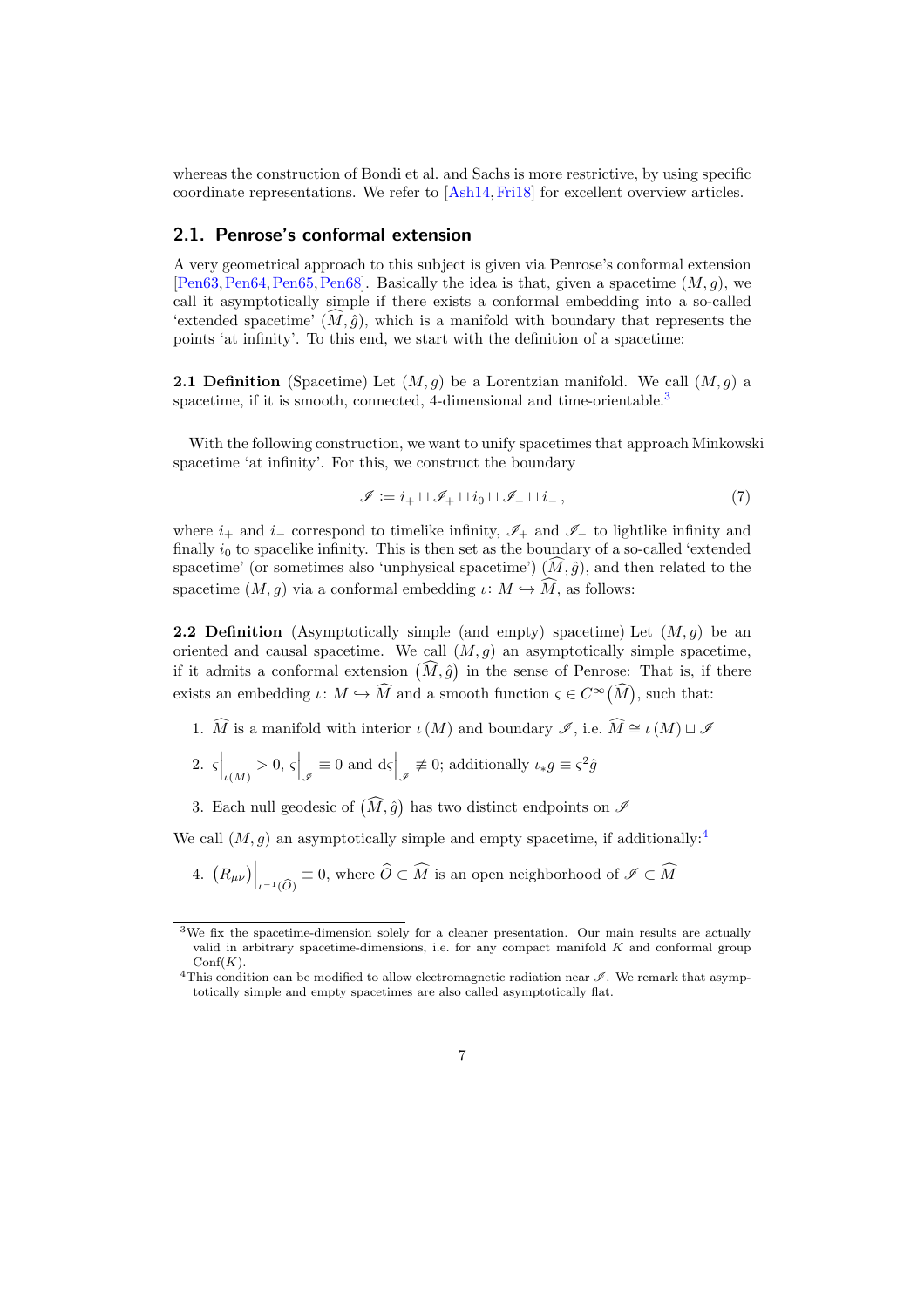<span id="page-7-1"></span>Using this construction, the BMS and Newman–Unti groups can be seen as diffeomorphisms acting on  $\mathscr{I}$ , cf. [\[SWS75\]](#page-27-11). Furthermore, the geometry of asymptotically simple and empty spacetimes can be characterized as follows:

**2.3 Proposition** Let  $(M, q)$  be an asymptotically simple and empty spacetime. Then  $(M, g)$  is globally hyperbolic and thus parallelizable.

*Proof.* The first part of the statement, i.e. that  $(M, g)$  is globally hyperbolic, is a classical result due to Ellis and Hawking [\[HE73,](#page-25-3) Proposition 6.9.2]. We conclude the second part, i.e. that  $(M, q)$  is parallelizable, by noting that we have additionally assumed spacetimes to be four-dimensional: Thus, being globally hyperbolic, the space-submanifold is three-dimensional and thus parallelizable, as it is orientable by  $\Box$ assumption.

Moreover, in the case of a vanishing cosmological constant  $\Lambda = 0$ , the topology of  $\mathscr I$  can be characterized as follows:

**2.4 Proposition** Let  $(M, q)$  be an asymptotically simple spacetime with vanishing cosmological constant  $\Lambda = 0$ . Then the two components representing lightlike infinity  $\mathscr{I}_\pm \supset \tilde{\mathscr{I}}$  are both homeomorphic to  $\mathbb{R} \times \mathbb{S}^2$ .

Proof. This is a classical result due to Newman [\[New89,](#page-26-8) Corollary 2].

 $\Box$ 

Finally, we also mention the viewpoint from symplectic geometry to the above concepts via the Hamiltonian formalism of General Relativity [\[AS81\]](#page-24-3).

#### <span id="page-7-0"></span>2.2. Bondi et al.'s coordinate-wise definition

The original approach to this subject was due to the pioneering works of Bondi, van der Burg and Metzner [\[BBM62\]](#page-24-0) and Sachs [\[Sac62\]](#page-27-0) via the following coordinate-wise definition. As it turned out later using Penrose's conformal extension, asymptotically flat spacetimes are parallelizable (Proposition [2.3\)](#page-7-1). Thus, the following coordinate functions can be defined globally, modulo possible singularities. Furthermore, we remark that they are constructed for spherically symmetric situations, which motivates the use of spherical coordinates for the spatial coordinates:

<span id="page-7-2"></span>**2.5 Definition** (BMS coordinate functions) Let  $(M, q)$  be an asymptotically simple spacetime with globally defined coordinate functions  $x^{\alpha}$ :  $M \to \mathbb{R}^{4}$ , denoted via  $x^{\alpha} := (t, x, y, z)$ . Then we introduce the so-called BMS coordinate functions  $y^{\alpha} : M \to$  $\mathbb{R} \times [0, \infty) \times \mathbb{S}^2$ , denoted via  $y^{\alpha} = (u, r, \vartheta, \varphi)$ , as follows: We transform the spatial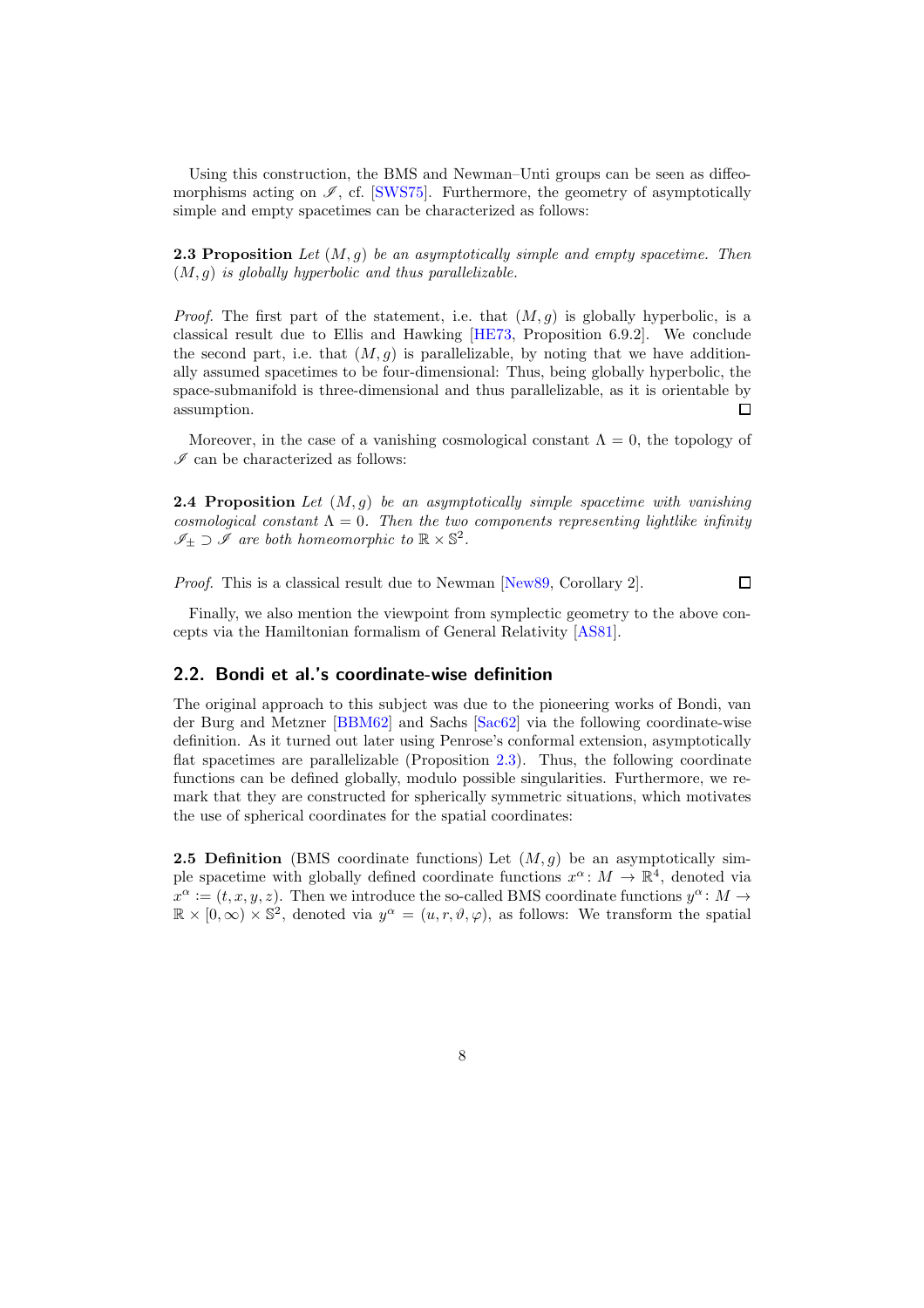coordinates  $(x, y, z)$  to spherical coordinates  $(r, \vartheta, \varphi)$  via the relations

$$
r := \sqrt{x^2 + y^2 + z^2},\tag{8a}
$$

$$
\vartheta := \arccos\left(\frac{z}{r}\right) \tag{8b}
$$

and 
$$
\varphi := \arctan\left(\frac{y}{x}\right)
$$
, (8c)

and then combine the timelike coordinate  $t$  together with the radial coordinate  $r$  to the lightlike coordinate

$$
u := t - r. \tag{8d}
$$

Given these coordinates and combining the angles  $z^a := (\vartheta, \varphi)$ , the metric reads as follows:

$$
g_{\mu\nu} dx^{\mu} \otimes dx^{\nu} \equiv -\frac{V}{r} e^{2\beta} du \otimes du - e^{2\beta} (du \otimes dr + dr \otimes du)
$$
 (9a)

$$
+ r2 hab (dza – Ua du) \otimes (dzb – Ub du), \qquad (9b)
$$

where  $h_{ab}$  is the metric on the (deformed) unit sphere, i.e.

$$
h_{ab} dz^{a} \otimes dz^{b} \equiv \cosh(2\delta) \left( e^{2\gamma} d\vartheta \otimes d\vartheta + e^{-2\gamma} \sin^{2}(\vartheta) d\varphi \otimes d\varphi \right) + \sin(\vartheta) \sinh(2\delta) (d\vartheta \otimes d\varphi + d\varphi \otimes d\vartheta).
$$
 (9c)

Here, we have expressed the metric degrees of freedom via real functions on the spacetime  $V, \beta, \gamma, \delta \in C^{\infty}(M, \mathbb{R})$  and a vector field on the unit sphere  $U \in \mathfrak{X}(S^2)$ .

<span id="page-8-2"></span>2.6 Remark BMS coordinate functions are an optimal parametrization of the metric, i.e. every degree of a general Lorentzian globally hyperbolic metric is parametrized via a function, cf. [\[MW16\]](#page-26-9). In that, they can be seen as a diffeomorphism gauge fixing.

<span id="page-8-0"></span>2.7 Definition (BMS asymptotic flatness) Given the coordinate functions from Defi-nition [2.5,](#page-7-2) the spacetime  $(M, g)$  is called asymptotically flat, if for all  $(u, r, \vartheta, \varphi) \ni y^{\alpha}$ fixed, we have the following radial asymptotic behavior:

$$
\lim_{r \to \infty} V/r = 1 + \mathcal{O}(1/r),\tag{10a}
$$

$$
\lim_{r \to \infty} h_{ab} = q_{ab} + \mathcal{O}(1/r) \quad \text{with} \quad q_{ab} = \text{diag}\left(1, \sin^2(\vartheta)\right) , \tag{10b}
$$

<span id="page-8-1"></span>
$$
\lim_{r \to \infty} \beta = \mathcal{O}(1/r^3) \tag{10c}
$$

and 
$$
\lim_{r \to \infty} U^a = \mathcal{O}(1/r^3).
$$
 (10d)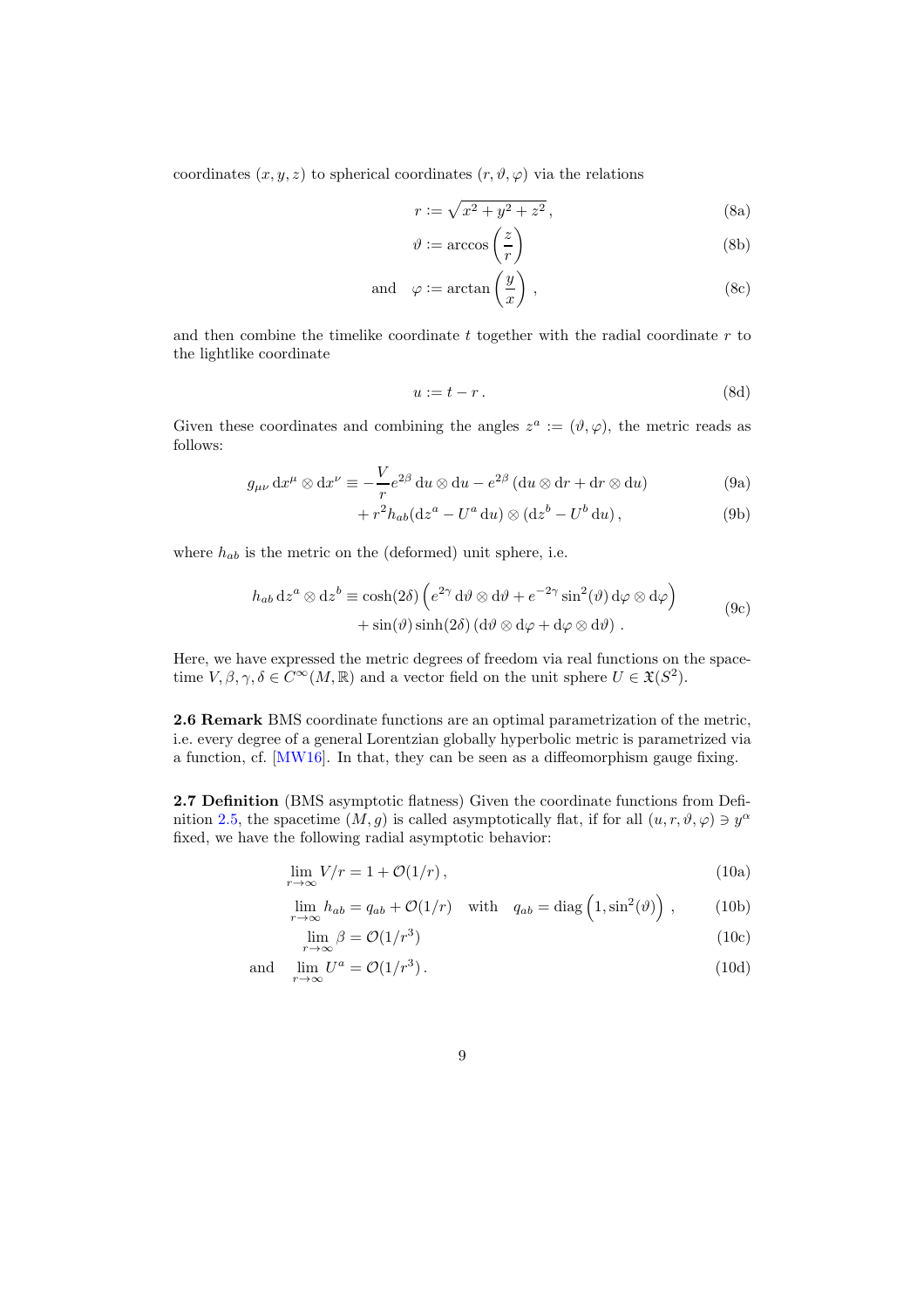2.8 Remark Comparing Definition [2.2](#page-6-3) to Definition [2.7,](#page-8-0) we remark that the fall-off properties from Equations [\(10\)](#page-8-1) translate into a smoothness-condition at  $\mathscr{I}$ . Additionally, the BMS framework provides a diffeomorphism gauge fixing, as was discussed in Remark [2.6.](#page-8-2) Thus, the corresponding asymptotic symmetry group, which will be called BMS group, needs to respect this coordinate choice.

## <span id="page-9-0"></span>3. Asymptotic symmetry groups

Asymptotic symmetry groups are subgroups of the diffeomorphism group that preserve the chosen boundary condition and gauge fixing. We focus in this article on the BMS group and their generalizations that preserve the conditions given in Subsection [2.2.](#page-7-0) Our aim is to establish (infinite-dimensional) Lie group structures on the asymptotic symmetry groups. For readers who are not familiar with calculus beyond Banach spaces, we have compiled the basic definitions in Appendix [B](#page-22-0) (and we suggest to review them before continuing).

#### <span id="page-9-1"></span>3.1. General constructions

<span id="page-9-2"></span>Before we begin, let us recall two general constructions which will be used throughout the following sections:

3.1 We will encounter spaces of differentiable mappings as infinite-dimensional manifolds. Let us repeat some important definitions and properties of these manifolds. For  $M, N$  (smooth) manifolds, we denote by  $C^k(M, N)$  the space of k-times continuously differentiable mappings from M to N, where  $k \in \mathbb{N}_0 \cup \{\infty\}$ . If nothing else is said, we topologize  $C^k(M, N)$  with the compact open  $C^k$ -topology. This is the topology turning the mapping

$$
C^k(M, N) \to \prod_{\ell \in \mathbb{N}_0, \ell \le k} C(T^{\ell}M, T^{\ell}N), \quad f \mapsto (T^{\ell}f)_{0 \le \ell \le k}
$$

into a topological embedding. Here the spaces on the right hand side are topologized with the compact open topology and  $T^{\ell}$  denotes the  $\ell$ -fold iterated tangent functor. Recall from [\[AGS20,](#page-24-4) Appendix A] that this topology turns  $C^k(M, N)$  into a Banach (resp. Fréchet) manifold for  $k \in \mathbb{N}_0$  (resp.  $k = \infty$ ) if M is compact and N is a finite dimensional manifold. Moreover, one can prove that if  $N$  is a locally convex vector space, then also  $C^k(M, N)$  is a locally convex vector space with the pointwise operations.

Now we finally recall from  $[AGS20, \text{Lemma A.10}]$  that for M compact and N a finite dimensional manifold the manifold  $C^k(M, N)$  is canonical, i.e. a mapping

 $h\colon A\to C^k(M,N)$  for any smooth manifold A

is of class  $C^{\ell}$  if and only if the adjoint map  $h^{\wedge} : A \times M \to N$ ,  $(a, m) \mapsto h(a)(m)$  is a  $C^{\ell,k}$ -map. This means that  $h^{\wedge}$  is  $\ell$ -times continuously differentiable with respect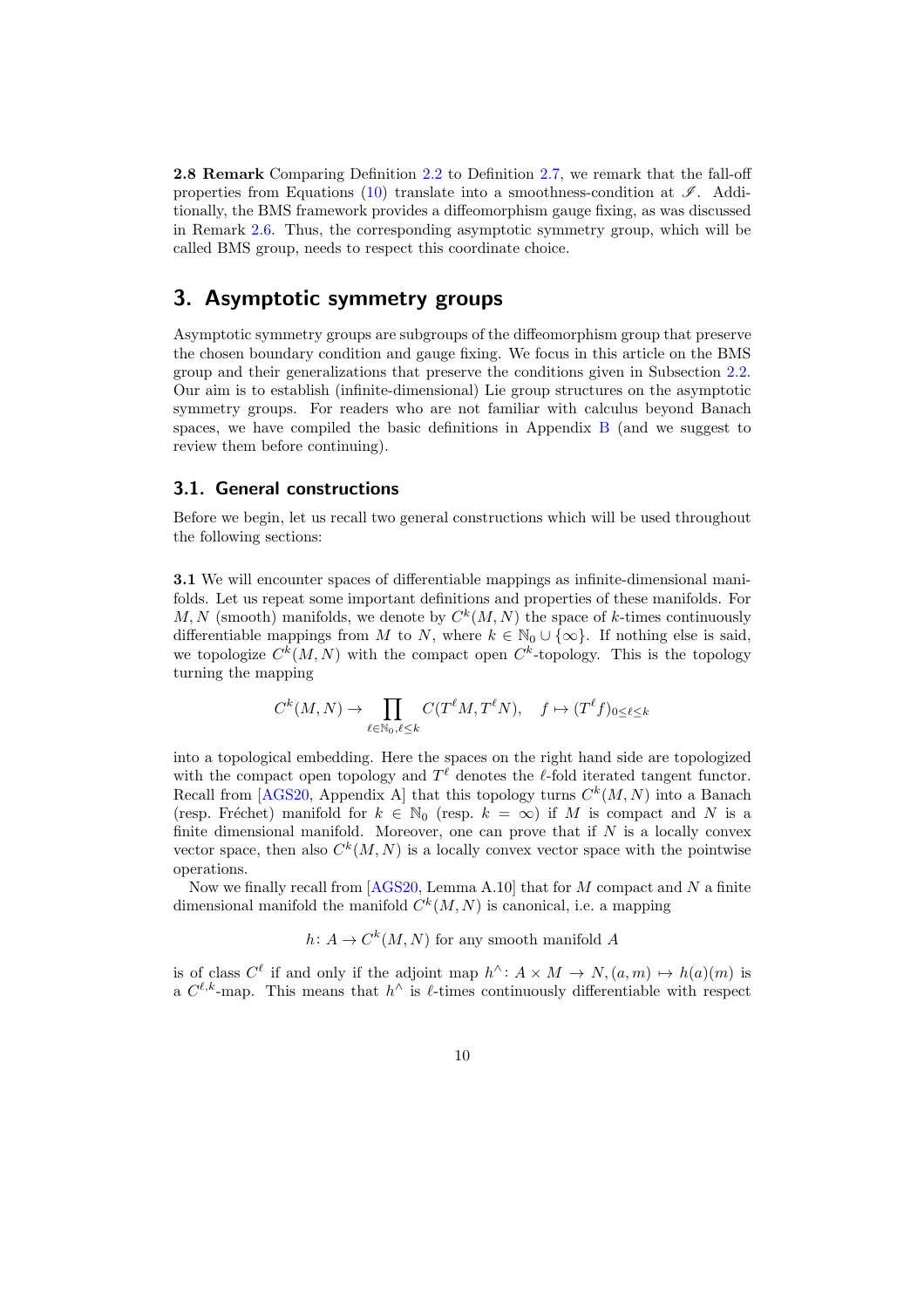to the A-component of the product and each of these differentials is then k-times differentiable with respect to the  $M$ -component (cf. [B.6\)](#page-23-2).

Finally, we recall the concept of a semidirect product (all asymptotic symmetry groups discussed in this article will turn out to be semidirect products). Let us first recall from [\[HN12,](#page-26-10) Lemma 2.2.3] the notion of a semidirect product

**3.2** (Semidirect product of groups) Let N and H be groups and  $\text{Aut}(N)$  the group of automorphisms of N. Assume that  $\delta: H \to \text{Aut}(N)$  is a group homomorphism. Then we define a multiplication on  $N \times H$  by

$$
(n,h)(m,g) := (n\delta(h)(m),hg) \tag{11}
$$

This multiplication turns  $N \times H$  into a group denoted by  $N \rtimes_{\delta} H$ , where  $N \cong N \times \{e\}$ is a normal subgroup and  $H \cong \{e\} \times H$  is a subgroup. Furthermore, each element  $x \in N \rtimes_{\delta} H$  has a unique representation as  $x = nh, n \in N, h \in H$ .

If H, N are Lie groups (or analytic Lie groups) and  $\delta^{\wedge}$ :  $H \times N \to H$ ,  $(h, n) \mapsto \delta(h)(n)$ is smooth (analytic)<sup>[5](#page-10-1)</sup>, then  $N \rtimes_{\delta} H$  is a Lie group (analytic Lie group). Its Lie algebra is a semi-direct product of Lie algebras.

#### <span id="page-10-0"></span>3.2. The BMS group

The BMS group can be identified with conformal automorphisms of the future infinity boundary  $\mathscr{I}^+$  of the extended spacetime  $\hat{M}$ . Identifying the boundary as  $\mathscr{I}^+$  $\mathbb{S}^2 \times \mathbb{R}$ , we can think of  $\mathbb{S}^2$  as the Riemann sphere with standard spherical coordinates  $(\theta, \phi) \in [0, \pi] \times [0, 2\pi]$ . Recall from [\[Oli02,](#page-27-12) Appendix B.2 and B.3] that we can use the stereographic projections to construct charts for the sphere  $\mathbb{S}^2$  as a complex 1dimensional manifold:

st: 
$$
\mathbb{S}^2 \setminus \{(0,0,1)\} \to \mathbb{C} \cong \mathbb{R}^2
$$
,  $st(\theta, \phi) := \zeta := e^{i\phi} \cot\left(\frac{\theta}{2}\right)$ .

Extending the stereographic projection to a diffeomorphism  $\kappa: \mathbb{S}^2 \to \mathbb{C} \cup \{\infty\}$  via  $\kappa(\mathbf{z}) = \begin{cases} \text{st}(\mathbf{z}) & \mathbf{z} \in \mathbb{S}^2 \setminus \{ (1, 0, 0) \} \\ 0 & \mathbf{z} \end{cases}$ ∞ else of  $\mathbb{S}^2$  with the extended complex plane  $\hat{\mathbb{C}} := \mathbb{C} \cup$ 

 ${\infty}$  (aka the Riemann sphere). Traditionally, the resulting complex coordinates are denoted by  $\mathbf{z} = (\zeta, \overline{\zeta})$  (where the second is the complex conjugate of the first). However, since in this section we will work globally and (mostly) suppress explicit coordinate expressions, we will continue to write  $\mathbf{z}$  for the variable from  $\mathbb{S}^2$ . Let us now collect some well known facts about the complex structure of the sphere and its interplay with the conformal group:

<span id="page-10-1"></span><sup>&</sup>lt;sup>5</sup>If N is finite-dimensional, it suffices to require that  $\delta$  is a Lie group morphism. In general, there is no Lie group structure on Aut(N) which guarantees smoothness of the group operation in  $N \rtimes_{\delta} H$ .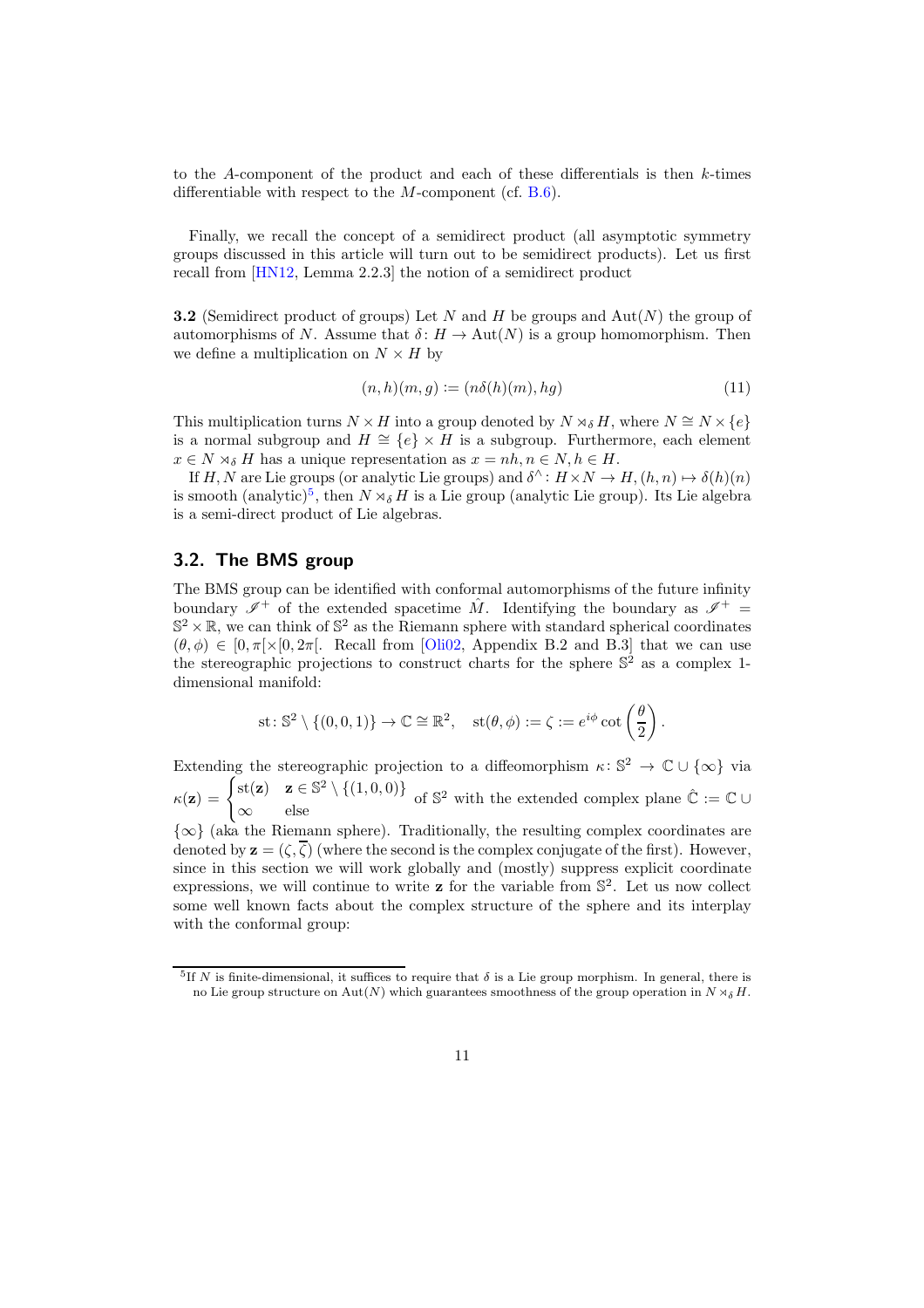3.3 Using the isomorphism with the extended complex plane, the orientation preserving conformal automorphisms of  $\mathbb{S}^2$  (with the standard conformal structure) can be identified as the group of Möbius transformations of determinant 1 of the Riemann sphere:

$$
\mathcal{M} := \left\{ \mathbb{C} \cup \{ \infty \} \ni \zeta \mapsto \frac{a\zeta + b}{c\zeta + d} \middle| a, b, c, d \in \mathbb{C}, ad - bc = 1 \right\}.
$$
 (12)

where (as usual) for  $c \neq 0$  the definition of  $f \in \mathcal{M}$  is extended to the Riemann sphere by  $f(\infty) = a/c$  and  $f(-d/c) = \infty$ ). Note that two elements in M are equal if their actions on the Riemann sphere coincide. Thus  $\mathcal{M} \cong SL(2,\mathbb{C})/\{\pm I\} =: PSL(2,\mathbb{C})$ as Lie groups. In particular,  $SL(2,\mathbb{C})$  is the universal cover of M (which is locally diffeomorphic to  $\mathcal{M}$ ). Hence we can conveniently construct smooth or analytic maps to M by composing such maps with values in  $SL(2,\mathbb{C})$  with the canonical quotient map. See [\[Oli02,](#page-27-12) Appendix B] for a thorough discussion of Möbius transformations and the resulting Möbius group.

It is essential to recall that M is a complex Lie group (cf.  $[Kna02, p.113]$  and [\[Oli02,](#page-27-12) B.4]) which acts by biholomorphic transformations on the Riemann sphere. In particular, the resulting action is a complex Lie group action

$$
\gamma_{\mathbb{C}} \colon \mathcal{M} \times \hat{\mathbb{C}} \to \hat{\mathbb{C}}, (\Lambda, \zeta) \mapsto \frac{a\zeta + b}{c\zeta + d}, \quad \text{for } \Lambda = \begin{bmatrix} a & b \\ c & d \end{bmatrix},
$$

i.e. it is holomorphic. One can prove [\[Sch08,](#page-27-13) 2.3] that every conformal orientation preserving isomorphism of S 2 corresponds (up to composition with the stereographic projections) to a Möbius transformation. Under this identification we obtain a holo-morphic mapping which computes the conformal factor (cf. [\[Oli02,](#page-27-12) p.220]) at every point of the Riemann sphere:

$$
K_{\mathbb{C}}\colon \mathcal{M}\times\hat{\mathbb{C}}\to]0,\infty[,\quad K(\Lambda,\zeta):=\frac{1+\|\zeta\|^2}{\|a\zeta+b\|^2+\|c\zeta+d\|^2}\text{ for }\Lambda=\begin{bmatrix}a&b\\c&d\end{bmatrix}.
$$

Observe that  $K_{\mathbb{C}}$  only takes values in  $]0,\infty[$  and we can naturally extend the definition of the conformal factor to the point  $\zeta = \infty$  by setting  $K_{\mathbb{C}}(\Lambda, \infty) = 1/(|a|^2 + |c|^2)$ .

Usually, we will wish to consider the BMS group as a real Lie group. Thus we have to forget the complex structure on the conformal group. Indeed we would like to interpret a Möbius transformation as an orientation preserving conformal automorphism of  $\mathbb{S}^2$ .

**3.4** Forgetting the complex structure on  $M$  we can treat it as a real analytic Lie group, cf. e.g. [\[Kna02,](#page-26-11) I.13]. This yields the natural real Lie group structure for the conformal group of the sphere, which is isomorphic (as a Lie group) to the proper orthochronous Lorentz group  $SO^+(3,1)$ .<sup>[6](#page-11-0)</sup> To stress that we are working with conformal mappings we shall define for every  $f \in SO^+(3,1)$  the associated Möbius transformation  $\kappa \circ f \circ \kappa^{-1}$ 

<span id="page-11-0"></span><sup>&</sup>lt;sup>6</sup>We suppress the group isomorphism and think of elements in  $SO^+(3,1)$  as conformal transformations on S 2 .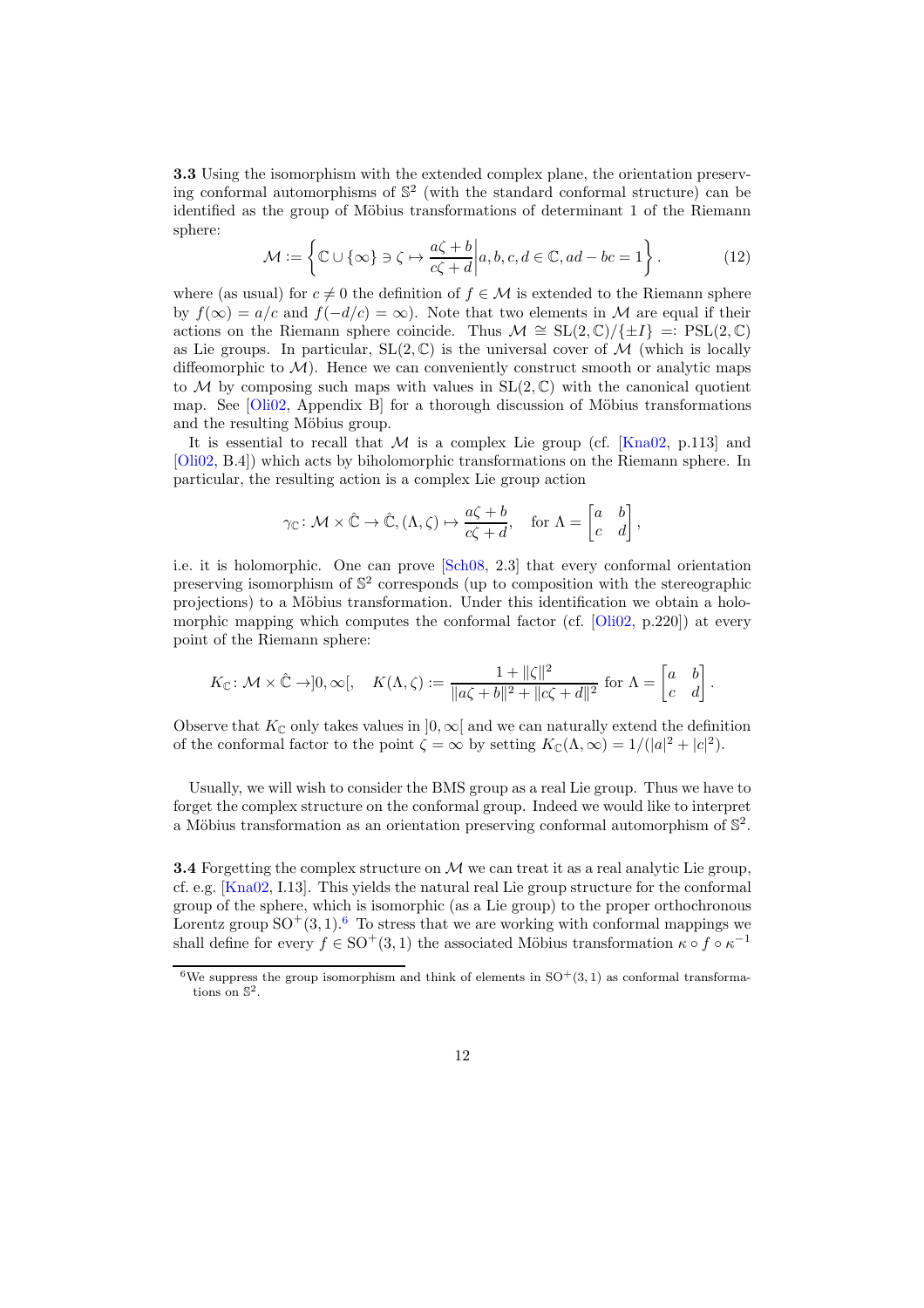and denote by  $\Lambda_f \in \mathcal{M}$  its matrix representation. Note that the composition with the diffeomorphism  $\kappa$  induces the isomorphism between SO<sup>+</sup>(3,1) and M which we are implicitly exploiting here.

3.5 Now SO<sup>+</sup>(3, 1) ≅ M is a real analytic Lie group. The action of SL(2,  $\mathbb{C}$ ) is analytic, whence we obtain a real analytic (and in particular smooth) action on  $\mathbb{S}^2$  via

$$
\gamma\colon \operatorname{SO}^+(3,1) \times \mathbb{S}^2 \to \mathbb{S}^2, \quad (f,\mathbf{z}) \mapsto f(\mathbf{z}).
$$

Moreover, the map associating the conformal factor to an element of  $SL(2,\mathbb{C})$  is smooth (even real analytic) and descents to a smooth (real analytic) map

$$
K\colon \operatorname{SO}^+(3,1) \times \mathbb{S}^2 \to ]0,\infty[, (f,\mathbf{z}) \mapsto K_f(\mathbf{z}) := K_{\mathbb{C}}(\Lambda_f, \kappa(\zeta))
$$

Exploiting now the canonical manifold structure on the  $C<sup>k</sup>$ -functions, [3.1](#page-9-2) we obtain a smooth map

$$
\Psi^k\colon SO^+(3,1)\to C^k(\mathbb{S}^2,\mathbb{S}^2), \quad f\mapsto (\mathbf{z}\mapsto f(\mathbf{z}))\,, \forall k\in\mathbb{N}_0\cup\{\infty\},\\ K^\vee\colon SO^+(3,1)\to C^\infty(\mathbb{S}^2,]0,\infty[), \quad f\mapsto (\mathbf{z}\mapsto K(f,\mathbf{z})).
$$

Note that due to  $\gamma$  being a group action, the map  $\Psi := \Psi^{\infty}$  actually takes its image in Diff( $\mathbb{S}^2$ ) (which is an open subset of  $C^{\infty}(\mathbb{S}^2, \mathbb{S}^2)$ ).

Similarly we can invert the conformal factor and obtain a smooth map

$$
\delta\colon \operatorname{SO}^+(3,1) \to C^\infty(\mathbb{S}^2,\mathbb{R}), \quad f \mapsto K_f(\cdot)^{-1}.
$$

**3.6** (A family of group actions) For each  $k \in \mathbb{N} \cup \{\infty\}$  we define a right group action (cf. [\[AE18,](#page-24-5) Proposition 6.4]) via

$$
\sigma_k \colon C^k(\mathbb{S}^2, \mathbb{R}) \times \text{SO}^+(3, 1) \to C^k(\mathbb{S}^2, \mathbb{R}), \quad \sigma_k(\alpha, f) := K_f(\cdot)^{-1} \cdot \alpha \circ f. \tag{13}
$$

Here the spaces  $C^k(\mathbb{S}^2,\mathbb{R})$  are endowed with the compact open  $C^k$ -topology, [3.1.](#page-9-2) To see that  $\sigma_{\infty}$  is smooth, we rewrite it as follows:

<span id="page-12-0"></span>
$$
\sigma_{\infty}(\alpha, f) = m_{*}(\delta(f), \text{Comp}(\alpha, \Psi(f))),
$$

where Comp:  $C^{\infty}(\mathbb{S}^2, \mathbb{S}^2) \times C^{\infty}(\mathbb{S}^2, \mathbb{R}) \to C^{\infty}(\mathbb{S}^2, \mathbb{R}), (f, \alpha) \mapsto \alpha \circ f$  is the composition of mappings. Composition is a smooth map by [\[Mic80,](#page-26-12) Theorem 11.4]. Now  $m_*\colon C^{\infty}(\mathbb{S}^2,\mathbb{R})^2 \cong C^{\infty}(\mathbb{S}^2,\mathbb{R} \times \mathbb{R}) \to C^{\infty}(\mathbb{S}^2,\mathbb{R}), (\varphi,\psi) \mapsto \varphi \cdot \psi$  is the pushforward with the multiplication in  $\mathbb{R}$ . Due to the compactness of  $\mathbb{S}^2$  also the pushforward is smooth [\[Mic80,](#page-26-12) Corollary 10.14] and we conclude that  $\sigma_{\infty}$  is smooth.

Note that for  $k \in \mathbb{N}_0$  the action  $\sigma_k$  is only continuous. Indeed as [\[Mic80,](#page-26-12) Theorem 11.4] shows, the derivative of the composition requires derivatives of the function composed from the left, whence composition can not be differentiable on spaces of finite differentiability.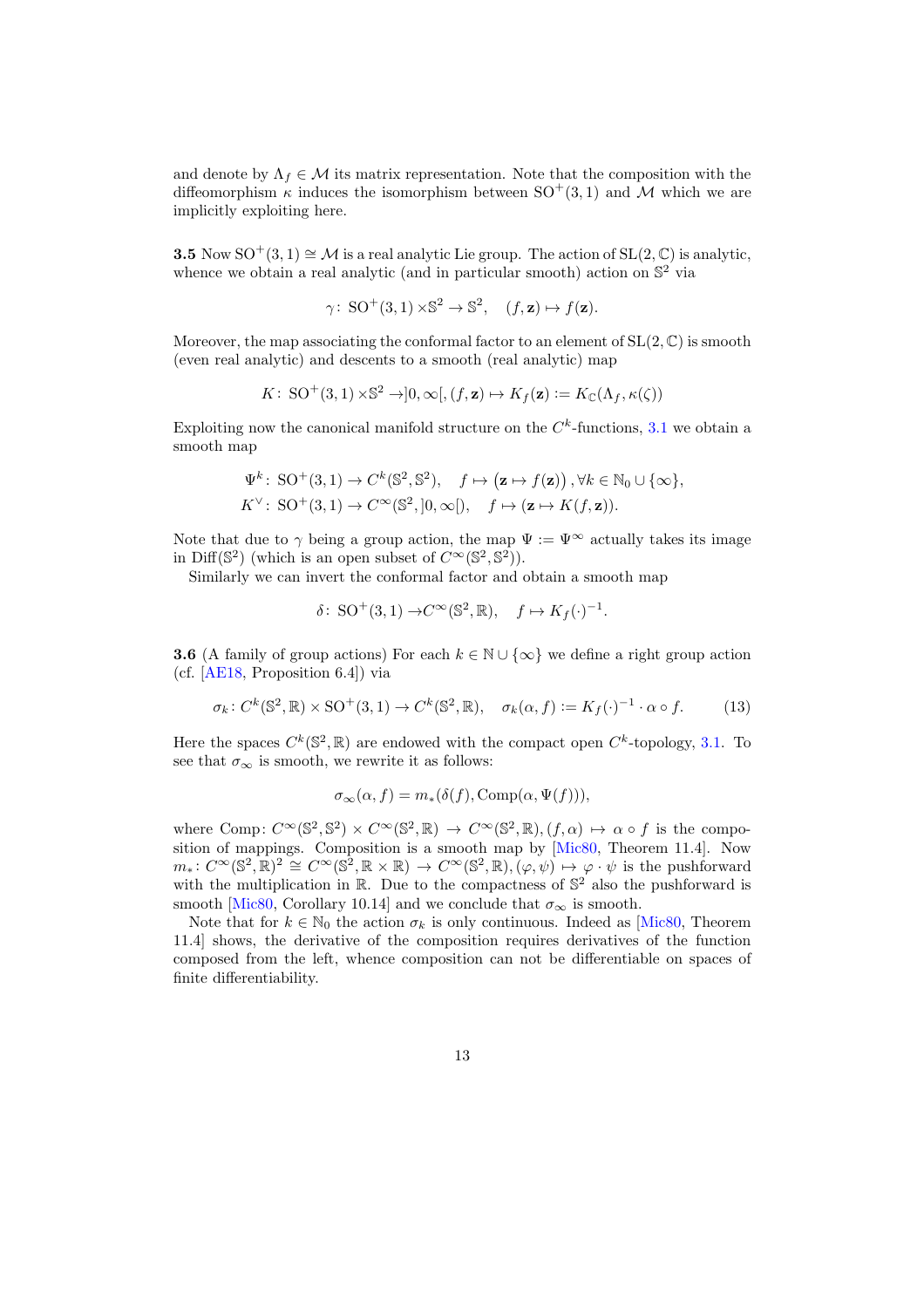As these observations show, only the space of smooth functions supports a Lie group action [\(13\)](#page-12-0) and we name this space according to the physics conventions.

3.7 Definition We define the space of (smooth) supertranslations

$$
\mathcal{S} := C^{\infty}(\mathbb{S}^2) := C^{\infty}(\mathbb{S}^2, \mathbb{R}).
$$

Endowing it with the compact-open  $C^{\infty}$ -topology, we obtain a Fréchet-space which makes  $\mathcal S$  into an abelian Fréchet Lie group, called the group of supertranslations.

It is well known that the BMS group can be described as a semidirect product of the orthochronous Lorentz group and the supertranslations, [\[Sac62,](#page-27-0) [McC72b\]](#page-26-5). We follow the description in [\[AE18,](#page-24-5) Proposition 6.4] where the semidirect product structure is explicitly described:

<span id="page-13-0"></span>3.8 (The semidirect product of conformal maps with supertranslations) To ease notation we denote the action [\(13\)](#page-12-0) of the conformal group of the unit sphere on the supertranslations  $\mathcal S$  by

$$
\sigma \colon \mathcal{S} \times \mathrm{SO}^+(3,1) \to \mathcal{S}, \quad (\alpha, f) \mapsto (\mathbf{z} \mapsto \alpha(\mathbf{z})\Lambda_f := K_f^{-1}(\mathbf{z})\alpha(f(\mathbf{z})). \tag{14}
$$

Observe that the action induces a group homomorphism

$$
\sigma^{\vee} \colon \mathrm{SO}^+(3,1) \to \mathrm{Aut}(C^{\infty}(\mathbb{S}^2)), \quad \phi \mapsto \sigma(\cdot,\phi)
$$

and we can form the semidirect product  $S \rtimes_{\sigma} SO^+(3,1)$ .

This group is a Fréchet Lie group whose Lie algebra is  $S \rtimes_{\hat{\sigma}} \mathfrak{so}(1,3)$  where

$$
\hat{\sigma}\colon \mathfrak{so}(1,3) \mathrel{\mathop:}= \mathbf{L}(\mathrm{SO}^+(3,1)) \to \mathrm{der}(C^\infty(\mathbb{S}^2))
$$

is the derived representation to the representation of SO<sup>+</sup>(3, 1) on S given by  $f.\alpha =$  $T\sigma(f, \cdot)(\alpha)$  (cf. [\[HN12,](#page-26-10) Proposition 9.2.25]).

It has been shown in [\[AE18\]](#page-24-5) that the BMS group is the semidirect product of the supertranslations with the conformal group with respect to the action  $\sigma$ , in other words

<span id="page-13-1"></span>
$$
BMS \cong \mathcal{S} \rtimes_{\sigma} SO^{+}(3,1) \tag{15}
$$

as a group. We deduce that the BMS group is an infinite-dimensional Fréchet Lie group. Applying the definition of the multiplication for a semidirect product we obtain the following formulae for the product and the inverse in the BMS:

$$
(F, \phi) \cdot (G, \psi) = (F + \sigma(G, \phi), \phi \circ \psi) = (F + K_{\phi}^{-1} \cdot G \circ \phi, \phi \circ \psi)
$$

$$
(F, \psi)^{-1} = (-\sigma(F, \psi^{-1}), \psi^{-1}) = (-K_{\psi} \cdot F \circ \psi^{-1}, \psi^{-1})
$$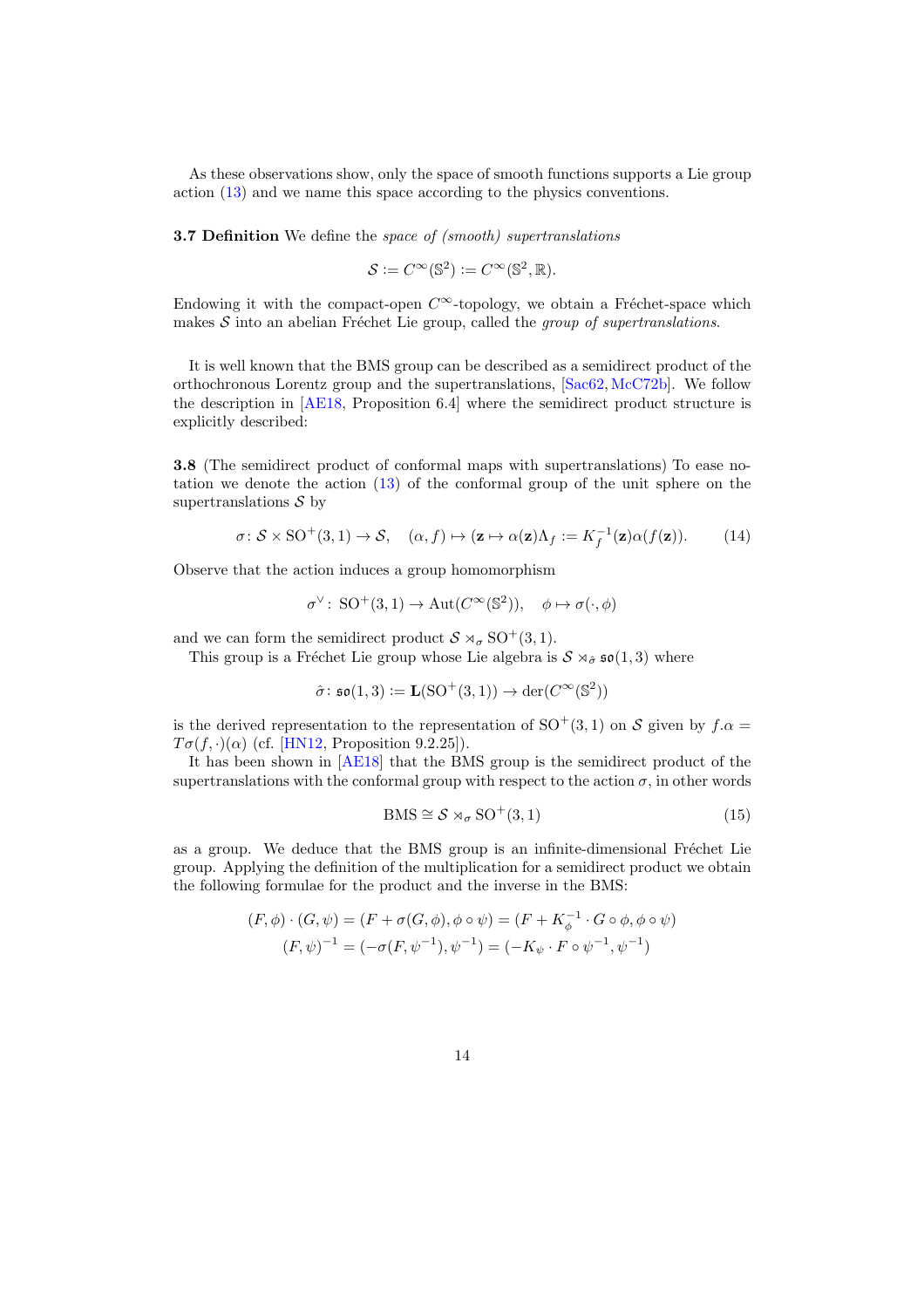#### <span id="page-14-0"></span>3.3. Properties of the BMS group

We proceed by discussing the properties of the BMS group as an infinite-dimensional Lie group, as constructed in the previous subsection. We begin with a proof that the BMS-group is not a real analytic Lie group, which motivates our conjecture that the BMS group does not admit exponential coordinates. For this it suffices to prove that the Lie group action

$$
\sigma\colon \mathcal{S}\times \mathrm{SO}^+(3,1)\to \mathcal{S}
$$

is not real analytic as it entails that the group multiplication can not be real analytic. It will turn out that  $\sigma$  can not be analytic with respect to the variable from SO<sup>+</sup>(3, 1). To see this we will construct a suitable analytic curve into  $SO^+(3,1)$  which does not get mapped to an analytic curve under the action.

<span id="page-14-1"></span>**3.9 Proposition** The group action  $\sigma: \mathcal{S} \times SO^+(3,1) \rightarrow \mathcal{S}$  is not real analytic. Thus the BMS group is not real analytic.

*Proof.* For the proof we will identify  $\mathbb{S}^2$  with the Riemann sphere  $\hat{\mathbb{C}}$  via the (analytic) diffeomorphism  $\kappa$ .

**Step 1:** A smooth map on  $\hat{C}$  which is nowhere analytic near 0. Pick a smooth but nowhere analytic function  $\theta \colon \mathbb{R} \to \mathbb{R}$ . The concrete function is irrelevant here, we just remark that many such functions exist, see [\[Dar73\]](#page-25-4). Further, we pick a smooth cutoff function  $\chi: \mathbb{C} \to [0,\infty]$  such that  $\chi(\zeta) \equiv 0$  if  $|\zeta| > 43$  and  $\chi(\zeta) \equiv 1$  if  $|\zeta| \leq 42$ . With this we define the smooth function

$$
h\colon \hat{\mathbb{C}} \to \mathbb{R}, \quad \zeta \mapsto \frac{\chi(\zeta)}{1 + \text{Re}(\zeta)^2} \theta(\chi(\zeta)\text{Re}(\zeta)),
$$

where  $\text{Re}(\zeta)$  is the real part of the complex number  $\zeta \in \mathbb{C}$  (note that  $\zeta = \infty$  is irrelevant as we are cutting off with  $\chi$ ).

**Step 2:** An analytic curve in  $S \times SO^+(3, 1)$ . We consider the analytic one-parameter group  $\mathbb{R} \to SL(2,\mathbb{C}), t \mapsto \exp(tA) = \begin{bmatrix} 1 & t \\ 0 & 1 \end{bmatrix}$ , where  $A =$  $\begin{bmatrix} 0 & 1 \\ 0 & 0 \end{bmatrix}$  and exp is the matrix exponential. Composing with the canonical quotient map, we obtain a real analytic curve  $\eta_2 \colon \mathbb{R} \to \mathcal{M}, t \mapsto \begin{bmatrix} 1 & t \\ 0 & 1 \end{bmatrix}$ . Now  $\eta_2(t)(\zeta) = \zeta + t$  is just the translation of  $\zeta$ . Exploiting the real analytic diffeomorphism  $\kappa: \mathbb{S}^2 \to \hat{\mathbb{C}}$ , we obtain a real analytic curve

$$
\eta \colon \mathbb{R} \to \mathcal{S} \times \mathrm{SO}^+(3,1), t \mapsto (h \circ \kappa, \kappa^{-1} \circ \eta_2(t) \circ \kappa).
$$

Step 3: The action is not analytic. Consider first the mapping

$$
\sigma^{\wedge} \colon \mathcal{S} \times \mathrm{SO}^+(3,1) \times \mathbb{S}^2 \to \mathbb{R}, (\alpha, f, \mathbf{z}) \mapsto K_f^{-1}(\mathbf{z}) \alpha(f(\mathbf{z})).
$$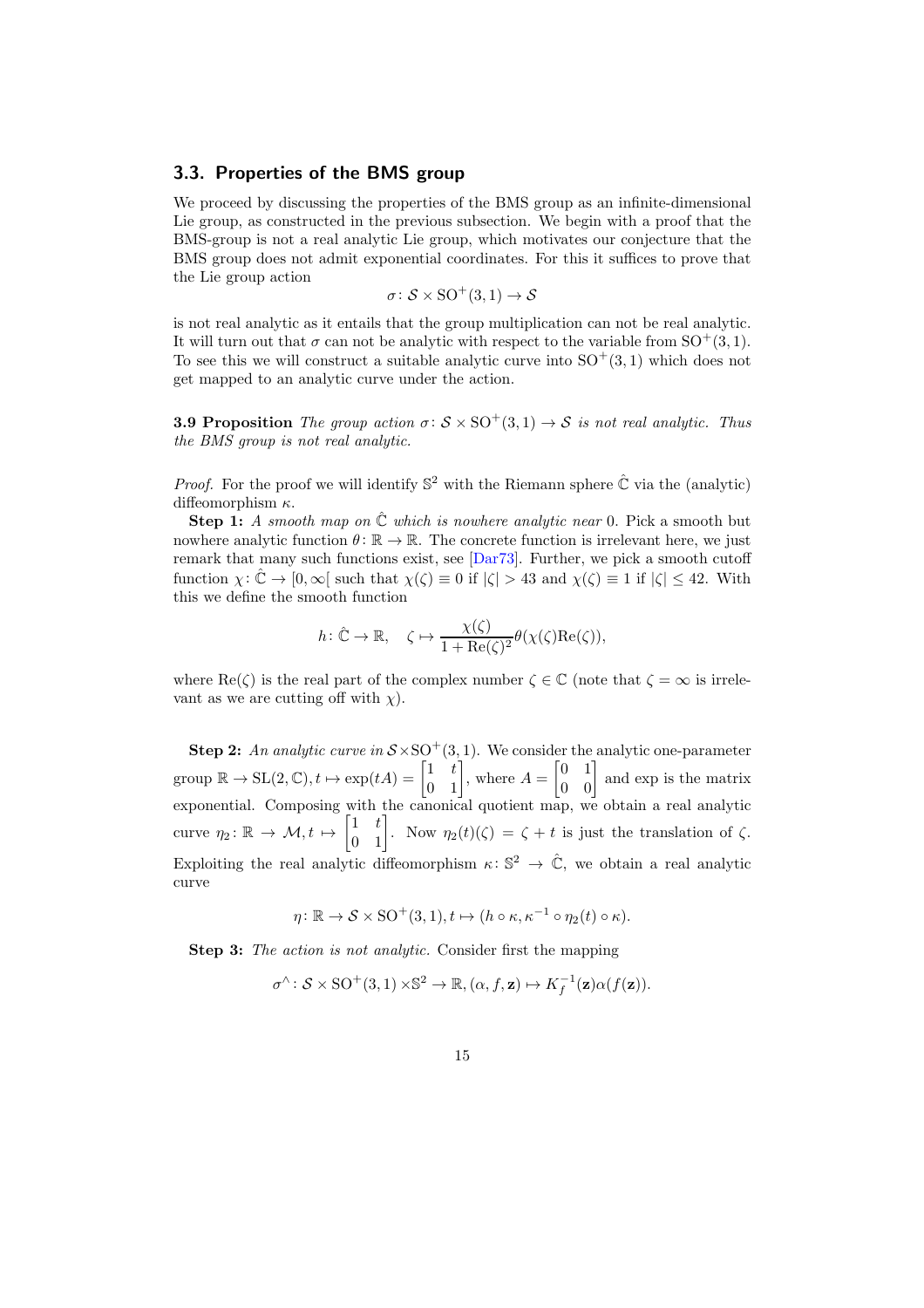We plug in the curve from Step 2:

$$
\sigma^{\wedge}(\eta(t), \kappa^{-1}(0)) = K_{\eta_2(t)}^{-1}(\kappa^{-1}(0))h(\kappa(\kappa^{-1}(\eta_2(t)(\kappa(\kappa^{-1}(0)))) = K_{\eta_2(t)}^{-1}(0)h(\eta_2(t)(0)))
$$

$$
= (1+t^2)h(0+t) = (1+t^2)\frac{\chi(t)}{1+t^2}\theta(\chi(t)t) = \chi(t)\theta(\chi(t)t)
$$

We deduce that whenever  $|t| < 42$  we have  $\sigma^{\wedge}(\eta(t), \kappa^{-1}(0)) = \theta(t)$ , so the composition of  $\sigma^{\wedge}$  with our chosen analytic curve is not real analytic (at least on an open interval around 0. To complete the proof, assume that  $\sigma \circ \eta$  was analytic with values in  $C^{\infty}(\mathbb{S}^2, \mathbb{R})$ . Then [\[KM97,](#page-26-2) Lemma 42.12 (2)] shows that for every  $z \in \mathbb{S}^2$  the curve  $(\sigma \circ \eta)^{\wedge}(\cdot, \mathbf{z}) = \sigma^{\wedge} \circ \eta(\cdot)(\mathbf{z}) : \mathbb{R} \to \mathbb{R}$  admits a holomorphic extension, i.e. is real analytic.<sup>[7](#page-15-0)</sup> However, we have already seen that for  $z = \kappa^{-1}(0)$  is not real analytic in an open neighborhood of 0, whence  $\sigma \circ \eta$  can not be real analytic. We deduce that the action  $\sigma$  can not be real analytic.

The statement about the BMS group now follows directly from the definition of the multiplication for semidirect products.  $\Box$ 

**3.10 Remark** As the proof shows, the action can not be analytic since it contains an evaluation of a smooth function on the sphere. In the evaluated component this process can not be analytic since we can have smooth but nowhere analytic mappings. The problem could be remedied by passing to the subspace of real analytic functions inside of the supertranslations  $S$ . Note however, that the natural topology on the analytic functions is not the subspace topology induced by the inclusion in  $S$ . Indeed the topology of the analytic functions is not a Fréchet topology and the construction of a Lie group structure for this subgroup of the BMS group would require refined tools for manifolds of analytic mappings (see e.g. [\[DS15\]](#page-25-5) for more information on such tools and the topology on manifolds of real analytic mappings).

We will now establish several Lie theoretic properties of the BMS group. Let us first recall the notion of regularity for infinite-dimensional Lie groups: A Lie group  $G$  is C<sup>r</sup>-semiregular,  $r \in \mathbb{N}_0 \cup \{\infty\}$  if for every C<sup>r</sup>-curve  $\gamma: [0,1] \to \mathbf{L}(G)$  the initial value problem

$$
\begin{cases}\n\eta'(t) = T_1 \rho_{\eta(t)}(\gamma(t)), & \rho_g(h) := hg \\
\eta(0) = 1\n\end{cases}
$$
\n(16)

has a unique  $C^{r+1}$ -solution  $Evol(\gamma) := \eta: [0,1] \to G$ . Moreover, if in addition the evolution map evol:  $C^r([0,1], \mathbf{L}(G)) \to G, \gamma \mapsto \text{Evol}(\gamma)(1)$  is smooth, we say G is  $C^r$ -regular. If G is  $C^{\infty}$ -regular (the weakest of the regularity conditions), G is called regular (in the sense of Milnor). To employ advanced techniques in infinite-dimensional Lie theory, one needs to require regularity of the Lie groups involved, cf.  $[GJ\ddot{o}15b]$ .

<span id="page-15-0"></span><sup>7</sup>We remark that the cited sources uses real analyticity in the sense of convenient calculus. In general the concept of real analyticity differs from our preferred concept of real analyticity. However, since all manifolds and spaces involved are modeled on Fréchet spaces, the two concepts are known to coincide.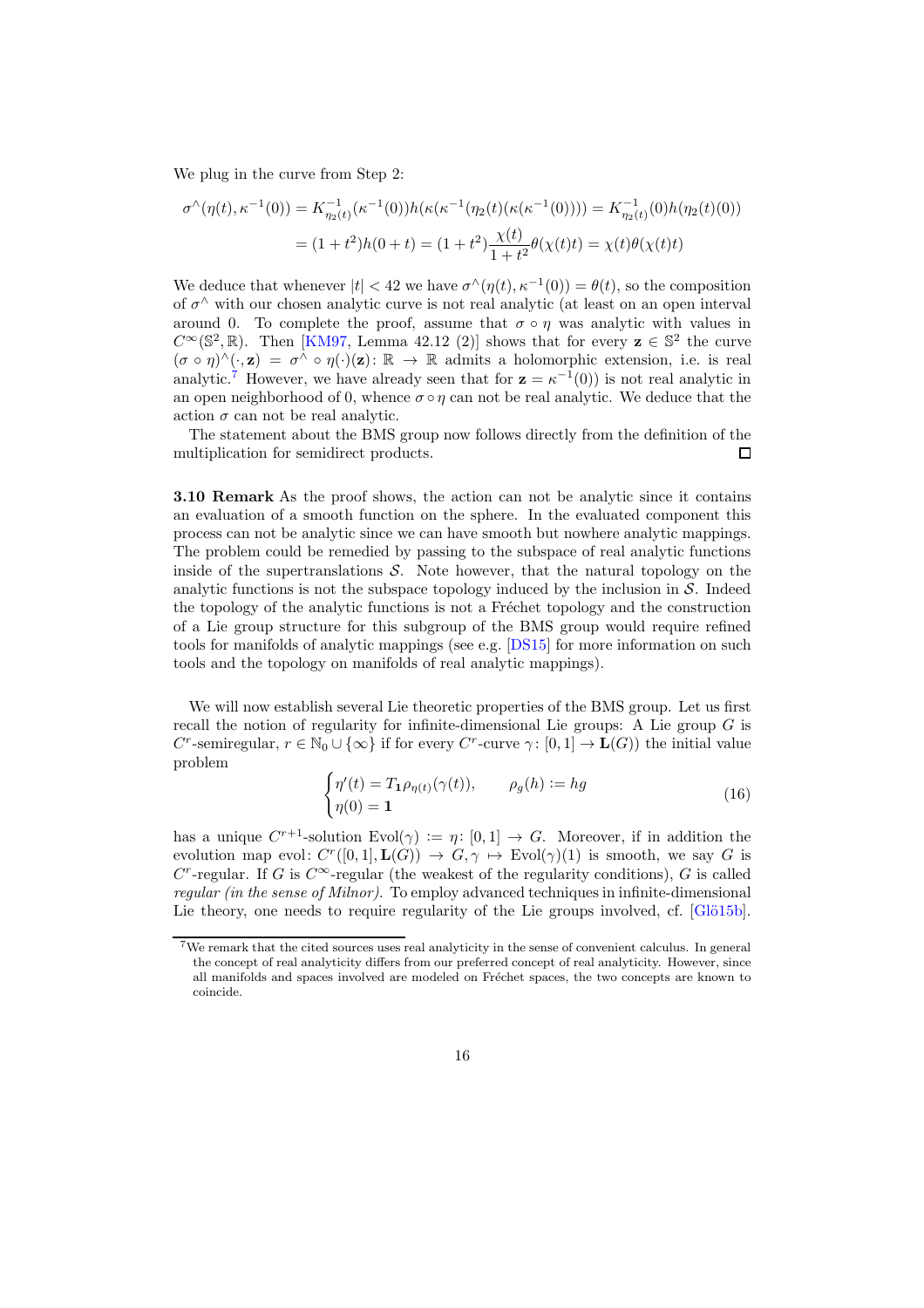<span id="page-16-0"></span>Note that for a constant curve  $\eta(t) \equiv v \in L(G)$  we simply recover the Lie group exponential  $evol(\eta(t)) = exp(v)$ . Thus every regular infinite-dimensional Lie group admits a Lie group exponential.

**3.11 Proposition** The BMS group is  $C^0$ -regular and in particular it is regular in the sense of Milnor.

*Proof.* We have seen in [3.8](#page-13-0) that the BMS group is the semidirect product  $S \rtimes_{\sigma}$  $SO<sup>+</sup>(3, 1)$ . Thus the BMS group is a Lie group extension of the conformal group by the supertranslations and with the canonical injection  $S \to S \times \{1\}$  and the projection we obtain a short exact sequence of Lie groups:

 $0 \longrightarrow S \longrightarrow BMS \longrightarrow SO^{+}(3, 1) \longrightarrow 1.$ 

Now  $C^k$ -regularity of Lie groups is an extension property [\[NS13\]](#page-27-14), whence it suffices to prove that  $SO^+(3,1)$  and S are  $C^0$ -regular. However,  $SO^+(3,1)$  is  $C^0$ -regular as a finite dimensional Lie group. By definition  $\mathcal S$  is a the abelian Lie group given by the Fréchet space structure of  $C^{\infty}(\mathbb{S}^2)$ . It is well known [\[Nee06\]](#page-26-3) that locally convex spaces are regular Lie groups if and only if they are Mackey complete. Now a Fréchet space is complete and thus in particular Mackey complete. We deduce that  $S$  and thus also BMS are  $C^0$ -regular. BMS are  $C^0$ -regular.

In general, the Lie group exponential need not induce a local diffeomorphism from the Lie algebra to an open identity neighborhood in an infinite-dimensional group (the most famous example of this pathology is the diffeomorphism group  $\text{Diff}(M)$  of a compact manifold, which is a Lie group whose Lie group exponential is not onto any neighborhood of the identity). Since we are now entering finer aspects of infinitedimensional Lie theory, it is prudent to recall first several definitions:

**3.12 Definition** Let G be a regular Lie group and  $L(G) = \mathfrak{g}$  be its Lie algebra. We say that

- 1. G is a *(locally) exponential Lie groups* if the Lie group exponential exp:  $\mathfrak{g} \to G$ induces a (local) diffeomorphism onto an identity neighborhood.
- 2. g is a Baker–Campbell–Hausdorff (BCH) Lie algebra if there exists an open 0 neighborhood  $U \subseteq \mathfrak{g}$  such that for  $x, y \in U$  the BCH-series

$$
\sum_{n=1}^{\infty} H_n(x, y) \text{ with } H_1(x, y) = x + y, H_2 = \frac{1}{2} [x, y], \dots,
$$

converges and defines an analytic function  $U \times U \rightarrow \mathfrak{g}, (x, y) \mapsto x \star y$  (note that if g is a Fréchet space, the analyticity of the product  $x \star y$  is automatic (cf. [\[Nee06,](#page-26-3) Definition IV.1.5])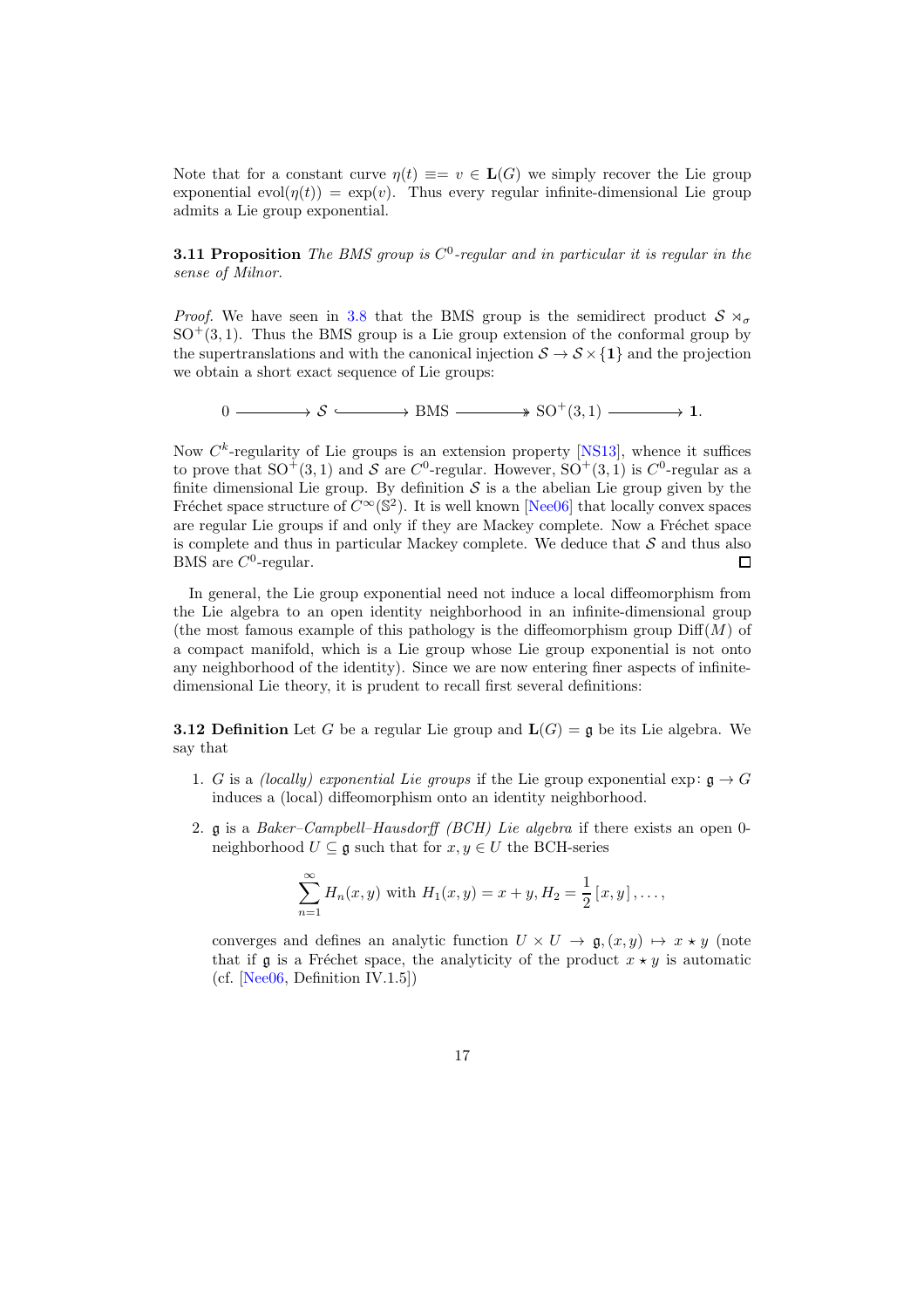#### 3. G is called a BCH Lie group if G is locally exponential and  $L(G)$  is BCH.

We remark that contrary to claims in the BMS related physics literature (see [\[Mel17,](#page-26-6) p. 7]) there are examples of infinite-dimensional Lie groups (beyond the Banach setting) which are locally exponential (as a trivial example the abelian Lie group  $C^{\infty}(\mathbb{S}^2)$ has the identity as exponential function, whence it is even a global diffeomorphism). Note that every abelian Lie group and every Lie group modeled on a Banach space is BCH ( [\[Nee06,](#page-26-3) Corollary IV.1.10]. Due to the semidirect product structure, we can describe the exponential function of the BMS group, though it is unclear to us as to whether the BMS is even locally exponential:

3.13 Following [\[NS13\]](#page-27-14) (cf. also [\[Nee06,](#page-26-3) II.5.9], the Lie group exponential of the BMS group is given by

<span id="page-17-0"></span>
$$
\exp: \mathcal{S} \rtimes \mathbf{L}(\mathcal{M}) = \mathbf{L}(\text{BMS}) \to \text{BMS} = \mathcal{S} \rtimes_{\sigma} \mathcal{M}, (F, f) \mapsto (\beta(f)F, \exp_{\mathcal{M}}(f)) \tag{17}
$$
  

$$
\text{with } \beta(f) := \int_{0}^{1} \sigma^{\vee}(\exp_{\mathcal{M}}(sf))ds.
$$

where  $\exp_{\mathcal{M}}$  is the Lie group exponential of the Möbius group (which can be identified (up to the quotient) with the matrix exponential  $\mathfrak{sl}(2,\mathbb{C}) \to SL(2,\mathbb{C})$ . We remark that  $\beta$  is an operator valued integral (which gives meaning as an integral after applying it to elements  $F \in C^{\infty}(\mathbb{S}^2)$ .

3.14 Remark The formula [\(17\)](#page-17-0) shows that the Lie group exponential of the BMS group is a local diffeomorphism onto an open neighborhood of the identity if and only if the operator valued integrals  $\beta(f)$  are (smoothly) invertible. This unfortunately turns out to be a complicated problem (cf. e.g. [\[Nee06,](#page-26-3) Problem IV.4] on a related question). Note that it is neither clear that  $\beta(f)$  is an invertible operator (say for  $f \in \mathbf{L}(\mathcal{M})$  in some 0-neighborhood) nor that the assignment  $(f, F) \mapsto \beta(f)^{-1}F$  is smooth.

<span id="page-17-1"></span>As already reported, we were unfortunately not able to solve the question, whether the BMS group is locally exponential. However, based on the observations for the three-dimensional case and the Newman–Unti group, we propose:

#### 3.15 Conjecture The BMS group is not locally exponential.

Evidence toward this claim is the observation that the BMS group is not analytic by Proposition [3.9.](#page-14-1) Thus [\[Nee06,](#page-26-3) Theorem IV.1.8] implies that BMS can not be locally exponential or the Lie algebra  $L(BMS)$  can not be BCH (i.e. since  $L(BMS)$  is a Fréchet space, this means that the BCH series can not converge on any neighborhood of 0). Thus if one could show that the BCH-series converges in a 0-neighborhood, this would imply that the BMS group can not be locally exponential.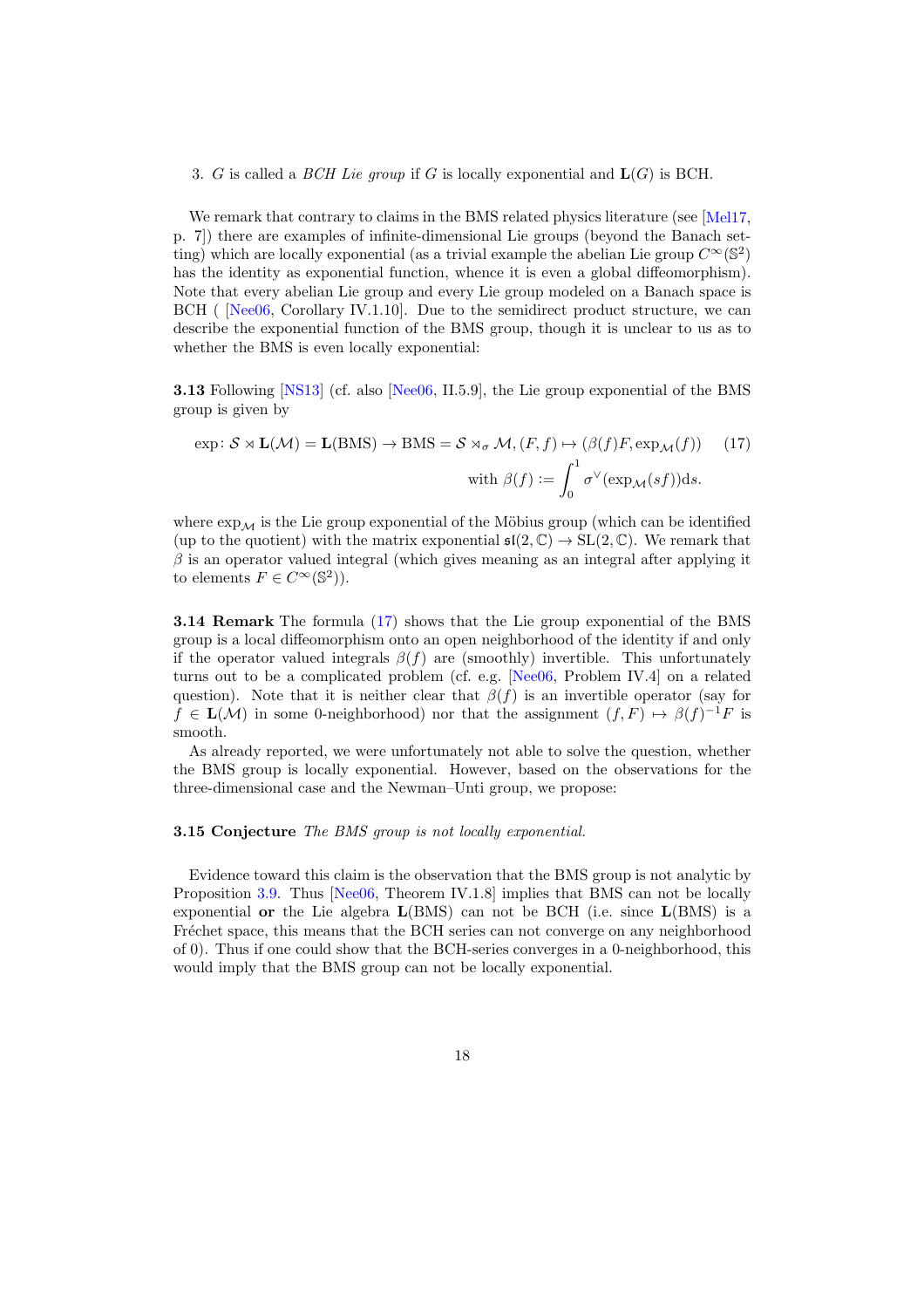In any case, BMS can not be a BCH Lie group and in particular there is no way, the BCH series can be used as a local model for the multiplication of the BMS group. However, we have already seen in Proposition  $3.11$  that the BMS group is  $C^0$ -regular. This property allows us to recover the validity of certain familiar product formulae:

<span id="page-18-1"></span>**3.16 Corollary** The BMS group satisfies the strong Trotter property, i.e. for every  $C^1$ -curve  $\gamma: [0,1] \to \text{BMS}$  with  $\gamma(0) = (0, \text{id})$  we have

 $(\gamma(t/n))^n \to \exp(t\gamma'(0)), \text{ as } n \to \infty.$ 

where convergence here is uniform in  $t$  on compact subsets. In particular, the BMS satisfies the Trotter property, i.e.  $\forall v, w \in \mathbf{L}(\text{BMS})$  the following holds (again with uniform convergence in t on compact subsets)

 $\lim_{n\to\infty} (\exp(tv/n)\exp(tw/n))^n = \exp(t(v+w)).$ 

Proof. It suffices to establish the strong Trotter property as the Trotter property follows from it by setting  $\gamma(t) = \exp(tv) \exp(tw)$ . Now the strong Trotter property follows from  $C^0$ -regularity of the BMS group by [\[Han20,](#page-25-7) Theorem 1].  $\Box$ 

<span id="page-18-2"></span>Moreover, it is known that the strong Trotter property implies the (strong) commutator property [Glö15a, Theorem H]. We thus deduce again from  $C^0$ -regularity of the BMS group:

**3.17 Corollary** The BMS group has the strong commutator property, *i.e.* for every pair of  $C^1$ -curve  $\gamma, \eta \colon [0,1] \to \text{BMS}$  with  $\gamma(0) = (0, \text{id}) = \eta(0)$  we have for  $n \to \infty$ 

$$
(\gamma(\sqrt{t}/n)\eta(\sqrt{t}/n)(\gamma(\sqrt{t}/n))^{-1}(\eta(\sqrt{t}/n))^{-1})^{n^2} \to \exp(t\left[\gamma'(0),\eta'(0)\right]).
$$

(uniformly in t on compact subsets). Thus in particular for  $v, w \in L(BMS)$  the familiar commutator formula holds

$$
(\exp(\sqrt{t}v/n)\exp(\sqrt{t}w/n)(\exp(\sqrt{t}v/n))^{-1}(\exp(\sqrt{t}w/n))^{-1})^{n^2} \to \exp(t[v,w])
$$

Both the Trotter product formula and the commutator formula are useful in representation theory (see e.g. [\[NS13\]](#page-27-14)) and should thus be of interest in the finer analysis of representations of the BMS group.

#### <span id="page-18-0"></span>3.4. Extended and generalized BMS group

In this section we briefly discuss recently introduced variants of the BMS group together with their properties. They arise from the original BMS group by replacing the Lorentz group  $SO^+(3,1)$  in the semidirect product structure of Equation [\(15\)](#page-13-1) by an appropriate, larger, symmetry group, which is conveniently called 'superrotations'  $\mathcal{R}$ , cf. [\[BT10b\]](#page-24-6). Most prominently, we mention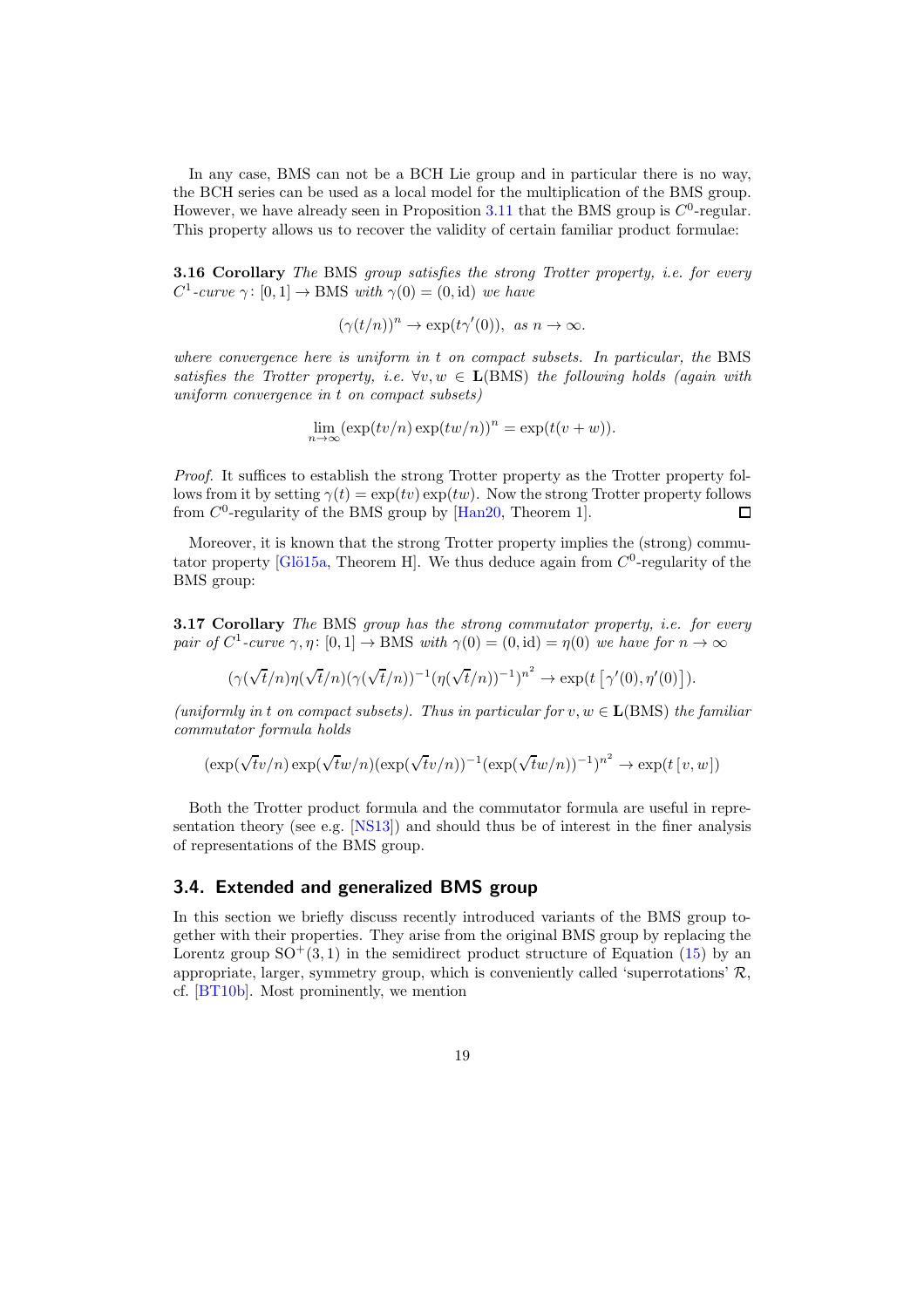- the extended BMS (eBMS) due to Barnich and Troessaert [\[BT10c,](#page-24-1) [BT10a,](#page-24-7) [BT11\]](#page-24-8), and
- the generalized BMS (gBMS) due to Campiglia and Laddha [\[CL14,](#page-24-9) [CL15b,](#page-25-9) [CL15a\]](#page-25-10).

The extended BMS uses two copies of the Bott–Virasoro group  $\widehat{\text{Diff}}(\mathbb{S}^1)$  as superrotations,  $\mathcal{R} := \widehat{\text{Diff}}(\mathbb{S}^1) \times \widehat{\text{Diff}}(\mathbb{S}^1)$  (here the notation indicates that the Bott–Virasoro group is a central extension of the circle diffeomorphisms  $Diff(\mathbb{S}^1)$ , cf.  $[KW09, II.2]$ . For the generalized BMS, the superrotations are given by the diffeomorphism group of the two-sphere,  $\mathcal{R} := \text{Diff}(\mathbb{S}^2)$ . The physical difference lies in the precise definition of asymptotic flatness that is preserved by the respective asymptotic symmetry group. We remark that while the eBMS emerged from the context of the AdS-CFT correspondence, the gBMS was constructed with gravitational soft-scattering theorems in mind. Finally we mention that in [\[HHPB17\]](#page-25-11) an even more involved extension of the BMS group, the so called conformal BMS group (or cBMS) was proposed. Investigating the eBMS and cBMS is beyond the scope of the present article. However, as the generalized BMS group is relatively easy to describe, we will now describe the associated Lie theory along the lines of our treatment of the BMS group.

#### Lie theory for the generalized BMS group

3.18 Definition The generalized BMS group is the semidirect product

$$
\mathrm{gBMS}:=\mathcal{S}\rtimes_{\alpha}\mathrm{Diff}(\mathbb{S}^2)
$$

where  $\text{Diff}(\mathbb{S}^2)$  denotes the (Lie group) of smooth diffeomorphisms of the sphere, in the literature known as 'superrotations', and the action inducing the semidirect product is

$$
\alpha\colon \mathcal{S}\times \text{Diff}(\mathbb{S}^2)\to \mathcal{S},\quad (F,\phi)\mapsto F\circ \phi.
$$

<span id="page-19-0"></span>Since general diffeomorphisms of the sphere do not preserve the conformal structure this structure is not preserved by elements in the gBMS. However, it is easy to see that the gBMS is an infinite-dimensional Lie group

**3.19 Proposition** The group gBMS is an infinite-dimensional Fréchet Lie group which is  $C^0$ -regular. Moreover, its Lie algebra is the semidirect product  $S \rtimes_{\hat{\alpha}} \mathfrak{X}(\mathbb{S}^2)$ , where  $\hat{\alpha}$  is the derived action of the Lie algebra of vector fields on the sphere on the supertranslations.

*Proof.* Note first that the group Diff( $\mathbb{S}^2$ ) is an open subset of  $C^{\infty}(\mathbb{S}^2, \mathbb{S}^2)$  and this structure turns it into an infinite-dimensional Lie group, [\[Mic80,](#page-26-12) Theorem 11.11]. The statement on the Lie group structure and the Lie algebra will follow at once, if we can prove that  $\alpha$  is smooth. However, since

$$
\alpha\colon \mathcal{S}\times \text{Diff}(\mathbb{S}^2) = C^\infty(\mathbb{S}^2)\times \text{Diff}(\mathbb{S}^2) \to C^\infty(\mathbb{S}^2), (F, \phi) \mapsto F\circ \phi
$$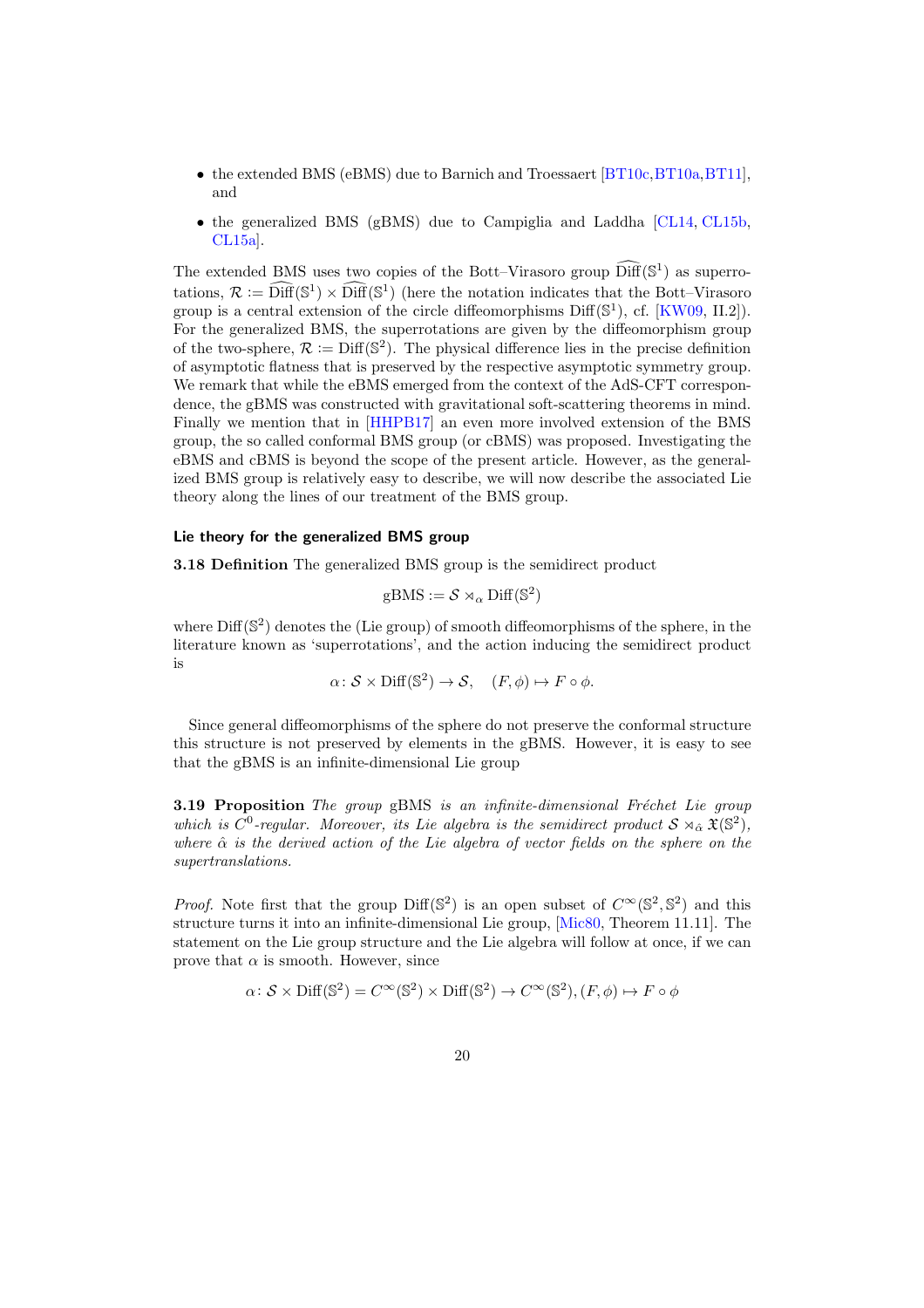is simply the composition, smoothness follows at once from smoothness of the composition operation on spaces of smooth function spaces on compact manifolds (see e.g. [\[Mic80,](#page-26-12) Theorem 11.4]).

Concerning the  $C^0$ -regularity of gBMS we can argue as in the proof of Proposi-tion [3.11:](#page-16-0) Since  $C^0$ -regularity is an extension property, it suffices to prove that  $\text{Diff}(\mathbb{S}^2)$ is  $C^0$ -regular. However, this is well known (cf. e.g. [\[Mil84,](#page-26-1) [Sch15\]](#page-27-9)).  $\Box$ 

**3.20 Remark** Since  $\text{Diff}(\mathbb{S}^2)$  is not locally exponential, also gBMS can not be a locally exponential Lie group. However, as seen in the section on the BMS group, we can deduce from the  $C^0$ -regularity of the group gBMS the following information: gBMS satisfies the (strong) Trotter condition and the (strong) commutator formula holds on gBMS.

Due to the nature of the group product of the generalized BMS group there seems to be no natural way to embed the BMS group as a subgroup. It is of course straight forward to check that the generalized BMS group contains the BMS group as a set. However this inclusion does not respect the group product of the BMS. Since general diffeomorphisms of a manifold do not respect conformal structures, there seems to be no way to remedy this defect of the generalized BMS group by changing for example the action inducing the semidirect product.

Note that the situation is different for the so called extended BMS group proposed in [\[BT10c\]](#page-24-1), see also [\[Ruz20\]](#page-27-10). It can be shown that the extended BMS group arises as a group preserving the conformal structure of the punctured extended complex plane. Thus the group product should be compatible with the natural embedding of the BMS group. However a detailed study of the extended BMS group as a Lie group is beyond the scope of the present article.

## <span id="page-20-0"></span>4. Conclusion

We have studied the BMS group from the viewpoint of infinite-dimensional Lie group theory. In particular, we have shown that the BMS group is not analytic (Proposition [3.9\)](#page-14-1). This implies that the BMS group is either not locally exponential or its Lie algebra is not BCH, which leads us to conjecture the first (Conjecture [3.15\)](#page-17-1). Furthermore, we have established that the BMS group is  $C^0$ -regular in the sense of Milnor (Proposition [3.11\)](#page-16-0) and that it satisfies the strong Trotter property (Corollary [3.16\)](#page-18-1) as well as the strong commutator property (Corollary [3.17\)](#page-18-2). Furthermore, we discuss the cases of the extended BMS group and the generalized BMS group (Subsection [3.4\)](#page-18-0) and provide an outlook to the much more involved case of the Newman–Unti group (Subsection [1.4\)](#page-5-0), which will be studied in [\[PS21\]](#page-27-3).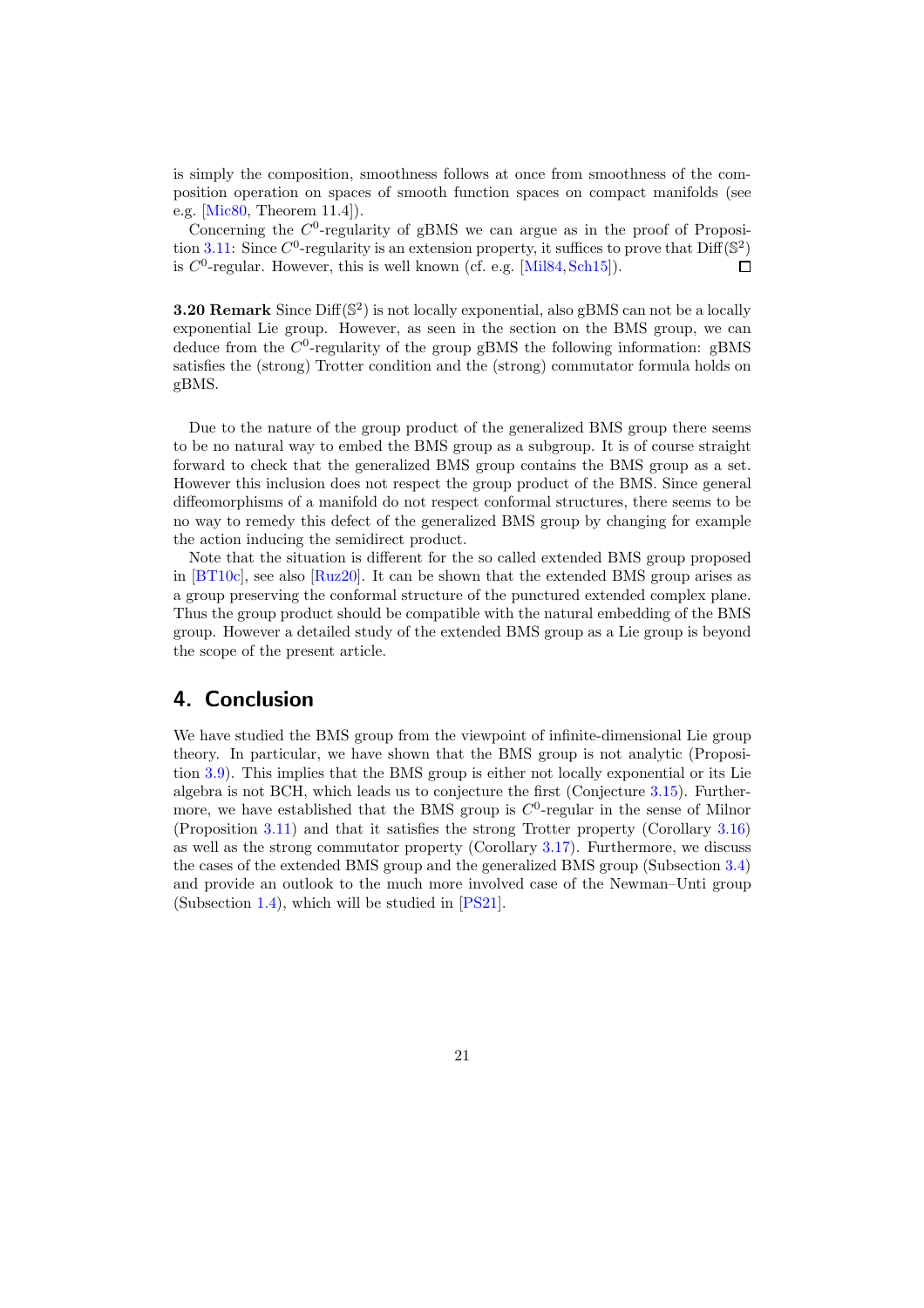## <span id="page-21-0"></span>A. A mathematics-physics dictionary

As the goal of the present article is to provide a bridge between objects of interests to the physicist and techniques from (infinite-dimensional) differential geometry, we provide a dictionary for the readers convenience:

| Object                                                                              | Definition / Explanation                                                                                                                                                                     |
|-------------------------------------------------------------------------------------|----------------------------------------------------------------------------------------------------------------------------------------------------------------------------------------------|
| asymptotically flat spacetime                                                       | spacetime, where the metric tensor $g_{\mu\nu}$ decays to<br>the Minkowski metric tensor $\eta_{\mu\nu}$ at 'infinity'                                                                       |
| Baker-Campbell-Hausdorff<br>(BCH) formula                                           | $\exp(x) \exp(y) = \exp(\text{BCH}(x, y))$ for Lie algebra<br>elements x, y, with BCH $(x, y) = \sum_{n=1}^{\infty} H_n(x, y)$<br>where $H_1(x, y) = x + y, H_2 = \frac{1}{2} [x, y], \dots$ |
| Bondi-Metzner-Sachs (BMS)<br>group                                                  | group of gauge fixing diffeomorphisms, semidi-<br>rect product of the supertranslations and the<br>(proper orthochronous) Lorentz group $BMS :=$<br>$S \rtimes SO^+(3,1)$                    |
| $(\equiv \mathcal{T} \exp):$<br>Evol<br>$C([0,1], \mathbf{L}(G)) \to C^1([0,1], G)$ | evolution operator (aka "time ordered exponen-<br>tial"), sends a Lie algebra valued curve to the solu-<br>tion of the associated Lie type differential equation                             |
| evol: $C([0,1], \mathbf{L}(G)) \to G$                                               | $evol(\gamma) = Evol(\gamma)(1)$                                                                                                                                                             |
| generalized BMS group                                                               | $gBMS := \mathcal{S} \rtimes_{\alpha} \text{Diff}(\mathbb{S}^2)$ , Proposition 3.19                                                                                                          |
| analytic Lie group                                                                  | Lie group which is an analytic manifold (see Defi-<br>nition $B.3$ ) with analytic group operations.                                                                                         |
| infinite-dimensional Lie group                                                      | a group which is a smooth manifold modeled on<br>a locally convex space such that the group opera-<br>tions are smooth maps as in Definition B.1                                             |
| locally exponential Lie group                                                       | Lie group which admits exponential coordinates<br>(i.e. the Lie group exponential is a local diffeo-<br>morphism near the unit)                                                              |
| $(C^0-)$ regular Lie group                                                          | Lie group for which evol exists and is smooth                                                                                                                                                |
| Newman-Unti (NU) group                                                              | $NU := \mathcal{N} \rtimes SO^+(3,1), [PS21]$                                                                                                                                                |
| supertranslations                                                                   | $\mathcal{S} := C^{\infty}(\mathbb{S}^2) \equiv C^{\infty}(\mathbb{S}^2, \mathbb{R})$                                                                                                        |
| Trotter product formula                                                             | $\lim_{n\to\infty}(\exp(tv/n)\exp(tw/n))^n=\exp(t(v+w))$                                                                                                                                     |

Table 1: Mathematics-physics dictionary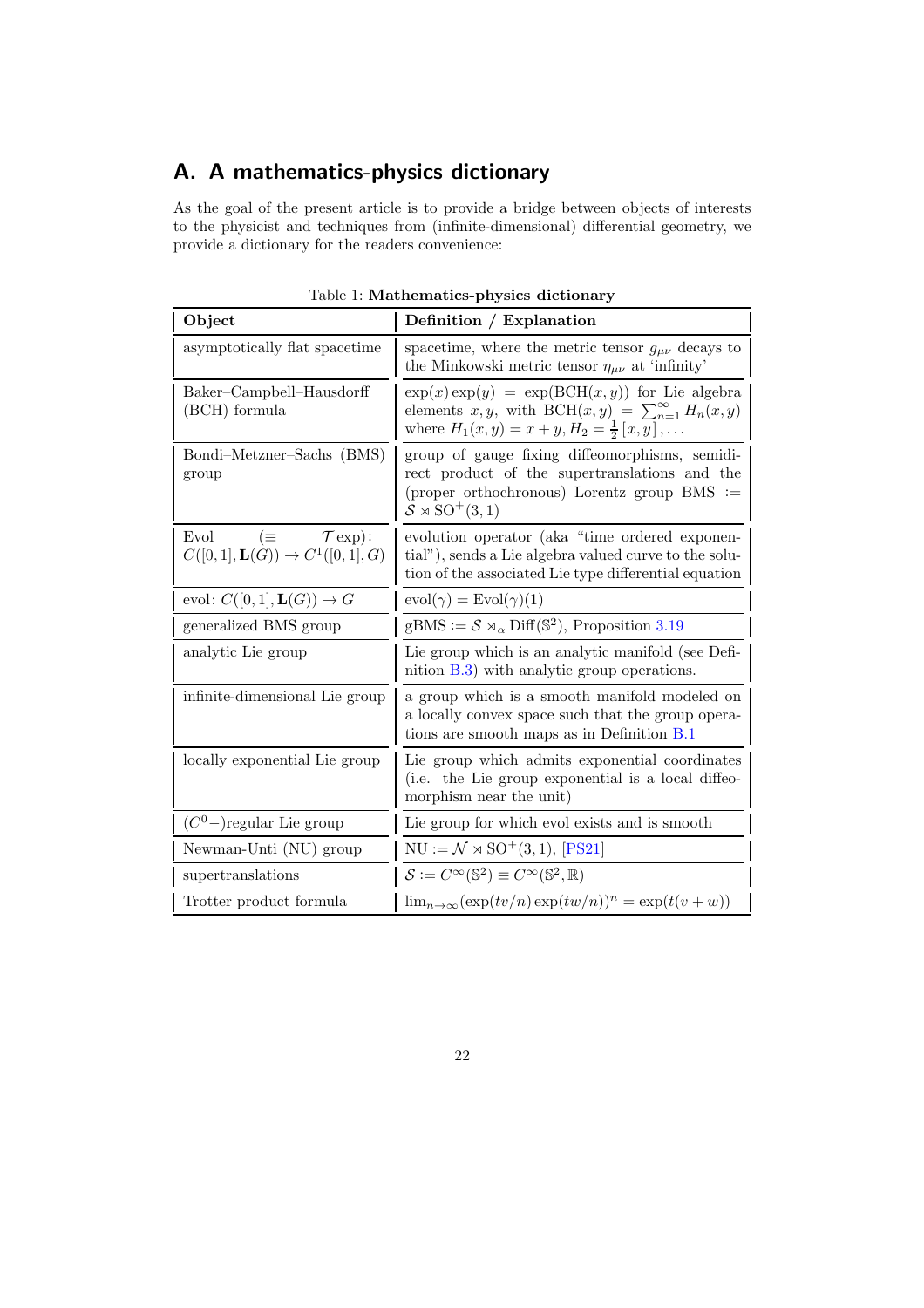### <span id="page-22-0"></span>B. Essentials from infinite-dimensional calculus

In this appendix we collect background on infinite-dimensional calculus and Lie groups. We follow [\[Nee06\]](#page-26-3). In the following we will always pick a field  $\mathbb{K} \in \{\mathbb{R}, \mathbb{C}\}\)$  to be either the real or complex numbers. Then  $\mathbb{K}^{\times}$  denotes the invertible elements in the field K. First of all we define a notion of (continuously) differentiable map which works in arbitrary locally convex spaces and is not restricted to manifolds modeled on Banach spaces.

<span id="page-22-2"></span>**B.1 Definition** Let E, F be locally convex spaces over a field K,  $U \subseteq E$  be an open subset,  $f: U \to F$  a map and  $r \in \mathbb{N}_0 \cup \{\infty\}$ . If it exists, we define for  $(x, h) \in U \times E$ the directional derivative

$$
df(x, h) := D_h f(x) := \lim_{\mathbb{K}^{\times} \ni t \to 0} t^{-1} (f(x + th) - f(x)).
$$

We say that  $f$  is  $C<sup>r</sup>$  if the iterated directional derivatives

$$
d^{(k)}f(x,y_1,\ldots,y_k):=(D_{y_k}D_{y_{k-1}}\cdots D_{y_1}f)(x)
$$

exist for all  $k \in \mathbb{N}_0$  such that  $k \leq r, x \in U$  and  $y_1, \ldots, y_k \in E$  and define continuous maps  $d^{(k)}f: U \times E^k \to F$ . If f is  $C^{\infty}_{\mathbb{R}}$ , it is called smooth. If f is  $C^{\infty}_{\mathbb{C}}$ , it is said to be complex analytic or holomorphic and that f is of class  $C^{\omega}_{\mathbb{C}}$ .<sup>[8](#page-22-3)</sup>

**B.2 Definition** (Complexification of a locally convex space) Let  $E$  be a real locally convex topological vector space. Endow the locally convex product  $E_{\mathbb{C}} := E \times E$  with the following operation

$$
(x+iy).(u,v):=(xu-yv,xv+yu),\quad \forall x,y\in\mathbb{R},\; u,v\in E.
$$

The complex vector space  $E_{\mathbb{C}}$  is called the *complexification* of E. Identify E with the closed real subspace  $E \times \{0\}$  of  $E_{\mathbb{C}}$ .

<span id="page-22-1"></span>**B.3 Definition** Let E, F be real locally convex spaces and  $f: U \to F$  defined on an open subset  $U \subseteq E$ . f is called real analytic (or  $C_{\mathbb{R}}^{\omega}$ ) if f extends to a  $C_{\mathbb{C}}^{\infty}$ -map  $\tilde{f} : \tilde{U} \to F_{\mathbb{C}}$  on an open neighborhood  $\tilde{U}$  of U in the complexification  $E_{\mathbb{C}}$ .

For  $r \in \mathbb{N}_0 \cup \{\infty, \omega\}$ , being of class  $C_{\mathbb{K}}^r$  is a local condition, i.e. if  $f|_{U_{\alpha}}$  is  $C_{\mathbb{K}}^r$  for every member of an open cover  $(U_{\alpha})_{\alpha}$  of its domain, then f is  $C_{\mathbb{K}}^{r}$ . (See [Glö02, pp. 51-52] for the case of  $C_{\mathbb{R}}^{\omega}$ , the other cases are clear by definition.) In addition, the composition of  $C^r_{\mathbb{K}}$ -maps (if possible) is again a  $C^r_{\mathbb{K}}$ -map (cf. [Glö02, Propositions 2.7] and 2.9]).

<span id="page-22-3"></span><sup>&</sup>lt;sup>8</sup>Recall from [\[Dah11,](#page-25-13) Proposition 1.1.16] that  $C_{\mathbb{C}}^{\infty}$  functions are locally given by series of continuous homogeneous polynomials (cf. [\[BS71b,](#page-24-10) [BS71a\]](#page-24-11)). This justifies the abuse of notation.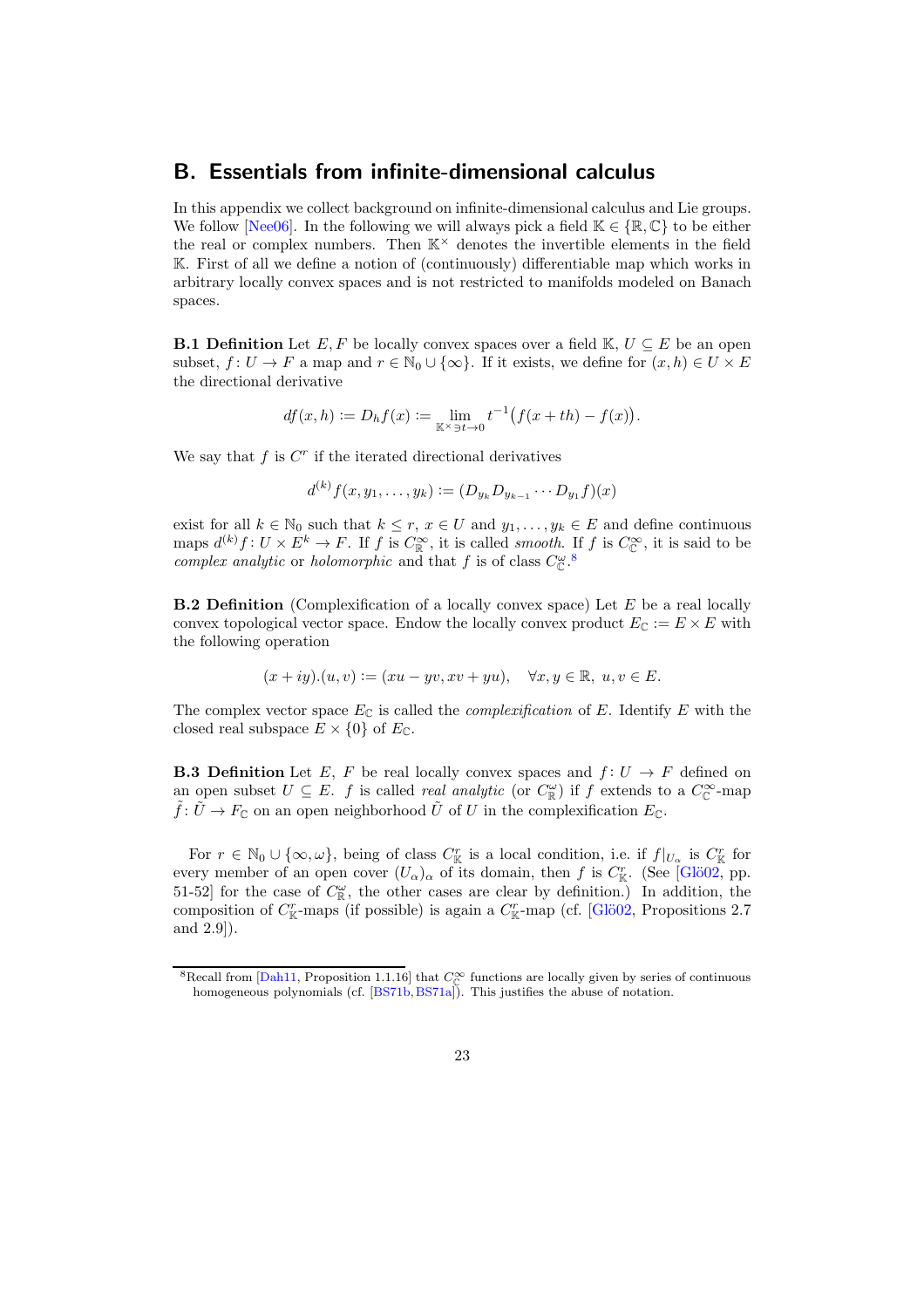**B.4** ( $C^r$ -Manifolds and  $C^r$ -mappings between them) For  $r \in \mathbb{N}_0 \cup \{\infty, \omega\}$ , manifolds modeled on a fixed locally convex space can be defined as usual. The model space of a locally convex manifold and the manifold as a topological space will always be assumed to be Hausdorff spaces. However, we will not assume that infinite-dimensional manifolds are second countable or paracompact. We say  $M$  is a Banach (or Fréchet) manifold if all its modeling spaces are Banach (or Fréchet) spaces.

B.5 Direct products of locally convex manifolds, tangent spaces and tangent bundles as well as  $C<sup>r</sup>$ -maps between manifolds may be defined as in the finite-dimensional setting. For C<sup>r</sup>-manifolds M, N we use the notation  $C<sup>r</sup>(M, N)$  for the set of all C<sup>r</sup>maps from  $M$  to  $N$ . Furthermore, we define *locally convex Lie groups* as groups with a  $C^{\infty}$ -manifold structure turning the group operations into  $C^{\infty}$ -maps.

<span id="page-23-2"></span>**B.6** Let  $E_1$ ,  $E_2$  and F be locally convex spaces and  $f: U \times V \to F$  be a mapping on a product of locally convex subsets  $U \subseteq E_1$  and  $V \subseteq E_2$  be open. Given  $k, \ell \in$  $\mathbb{N}_0 \cup \{\infty\}$ , we say that f is  $C^{k,\ell}$  if f is continuous and there exist continuous mappings  $d^{(i,j)}f: U \times V \times E_1^i \times E_2^j \to F$  for all  $i, j \in \mathbb{N}_0$  such that  $i \leq k$  and  $j \leq \ell$  such that

$$
d^{(i,j)} f(x, y, v_1, \dots, v_i, w_1, \dots, w_j) = (D_{(v_i, 0)} \cdots D_{(v_1, 0)} D_{(0, w_j)} \cdots D_{(0, w_1)} f)(x, y)
$$
  
for all  $x \in U^0$ ,  $y \in V^0$  and  $v_1, \dots, v_i \in E_1$ ,  $w_1, \dots, w_j \in E_2$ .

One can also define  $C^{k,\ell}$ -maps  $M_1 \times M_2 \to N$  if  $M_1$  is a  $C^k$ -manifold,  $M_2$  a  $C^{\ell}$ manifold and N a  $C^{k+\ell}$ -manifold, checking the property in local charts. Moreover, one can also consider mappings which are complex differentiable in one component and only real differentiable in the other. We refer to [\[AS15\]](#page-24-12) for more information.

<span id="page-23-0"></span>B.7 Remark The calculus used in the present article is also known as "Bastianicalculus". It is not the only valid choice of calculus beyond the realm of Banach spaces. An alternative approach is the so called "convenient calculus" (see [\[KM97\]](#page-26-2)). In general both calculi do not coincide outside of Fréchet spaces (where the Bastiani calculus is stronger as it requires continuity of the underlying mappings). However, in the present paper we are exclusively working with Fréchet spaces and manifolds modeled on Fréchet spaces. Thus there is no difference between our calculus and the convenient calculus in this setting.

## References

<span id="page-23-1"></span> $[A<sup>+</sup>16]$  Abbott, B. P. et al. *Observation of Gravitational Waves from a Binary Black Hole Merger.* Phys. Rev. Lett. **116**  $(2016)(6):061102$ . doi:10.1103/ PhysRevLett.116.061102. ArXiv:1602.03837 [gr-qc]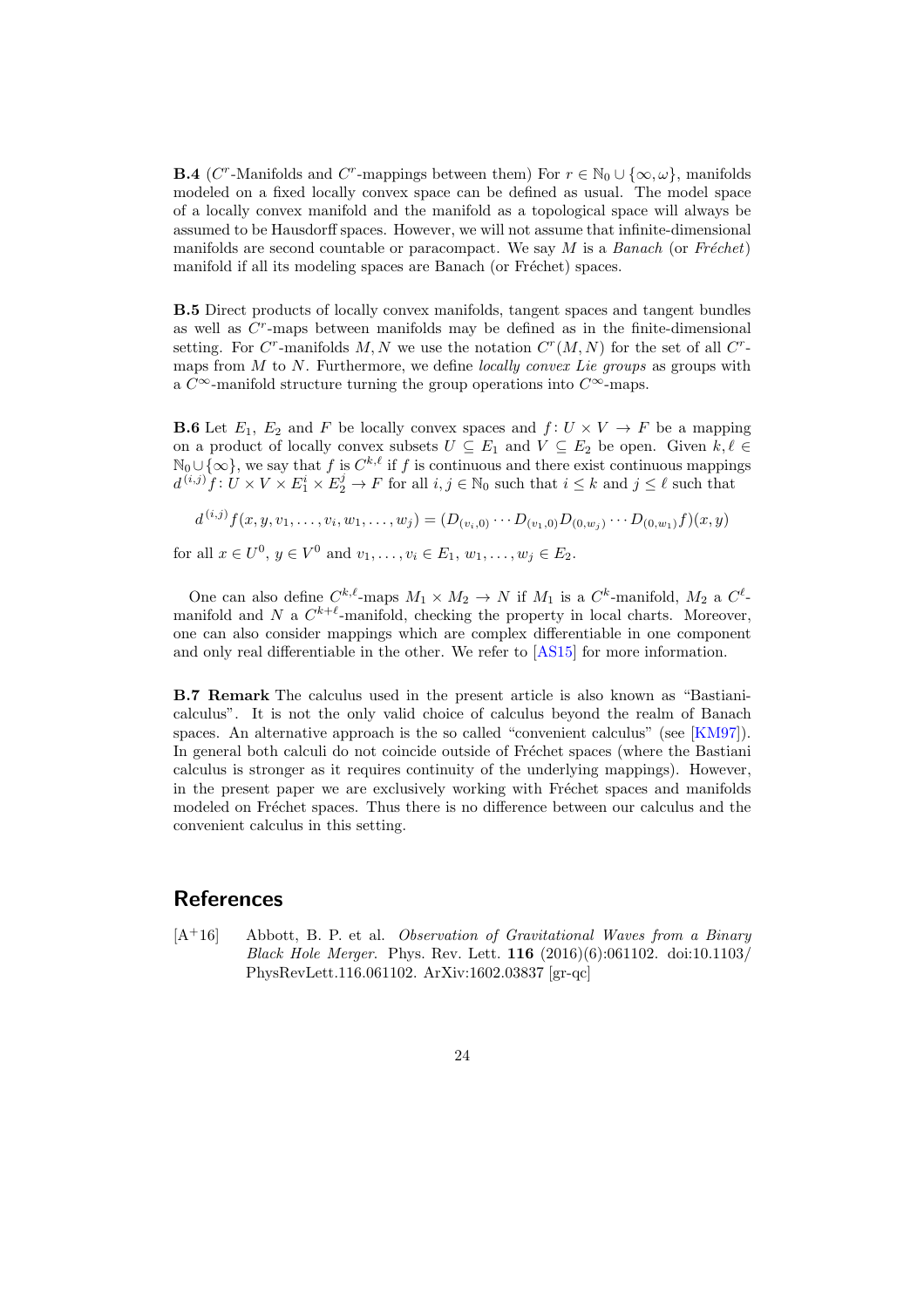- <span id="page-24-5"></span>[AE18] Alessio, F. and Esposito, G. On the structure and applications of the Bondi–Metzner–Sachs group. Int. J. Geom. Meth. Mod. Phys. 15 (2018)(02):1830002. doi:10.1142/S0219887818300027. ArXiv:1709.05134 [gr-qc]
- <span id="page-24-4"></span>[AGS20] Amiri, H., Glöckner, H. and Schmeding, A. Lie groupoids of mappings taking values in a Lie groupoid. Arch. Math., Brno  $56$   $(2020)(5):307-356$ . ArXiv:1811.02888 [math.DG]
- <span id="page-24-3"></span>[AS81] Ashtekar, A. and Streubel, M. Symplectic Geometry of Radiative Modes and Conserved Quantities at Null Infinity. Proc. Roy. Soc. Lond. A 376 (1981):585–607. doi:10.1098/rspa.1981.0109
- <span id="page-24-12"></span>[AS15] Alzaareer, H. and Schmeding, A. Differentiable mappings on products with different degrees of differentiability in the two factors. Expo. Math. 33 (2015)(2):184–222. doi:10.1016/j.exmath.2014.07.002. ArXiv:1208.6510 [math.FA]
- <span id="page-24-2"></span>[Ash14] Ashtekar, A. Geometry and Physics of Null Infinity 2014. ArXiv:1409.1800 [gr-qc]
- <span id="page-24-0"></span>[BBM62] Bondi, H., van der Burg, M. G. J. and Metzner, A. W. K. Gravitational waves in general relativity. 7. Waves from axisymmetric isolated systems. Proc. Roy. Soc. Lond. A 269 (1962):21–52. doi:10.1098/rspa.1962.0161
- <span id="page-24-11"></span>[BS71a] Bochnak, J. and Siciak, J. Analytic functions in topological vector spaces. Studia Math. 39 (1971):77–112
- <span id="page-24-10"></span>[BS71b] Bochnak, J. and Siciak, J. Polynomials and multilinear mappings in topological vector spaces. Studia Math. 39 (1971):59–76
- <span id="page-24-7"></span>[BT10a] Barnich, G. and Troessaert, C. Aspects of the BMS/CFT correspondence. JHEP 05 (2010):062. doi:10.1007/JHEP05(2010)062. ArXiv:1001.1541 [hep-th]
- <span id="page-24-6"></span>[BT10b] Barnich, G. and Troessaert, C. Supertranslations call for superrotations. PoS CNCFG2010 (2010):010. doi:10.22323/1.127.0010. ArXiv:1102.4632 [gr-qc]
- <span id="page-24-1"></span>[BT10c] Barnich, G. and Troessaert, C. Symmetries of asymptotically flat 4 dimensional spacetimes at null infinity revisited. Phys. Rev. Lett. 105 (2010):111103. doi:10.1103/PhysRevLett.105.111103. ArXiv:0909.2617 [grqc]
- <span id="page-24-8"></span>[BT11] Barnich, G. and Troessaert, C. BMS charge algebra. JHEP 12 (2011):105. doi:10.1007/JHEP12(2011)105. ArXiv:1106.0213 [hep-th]
- <span id="page-24-9"></span>[CL14] Campiglia, M. and Laddha, A. Asymptotic symmetries and subleading soft graviton theorem. Phys. Rev. D  $90$   $(2014)(12):124028$ . doi: 10.1103/PhysRevD.90.124028. ArXiv:1408.2228 [hep-th]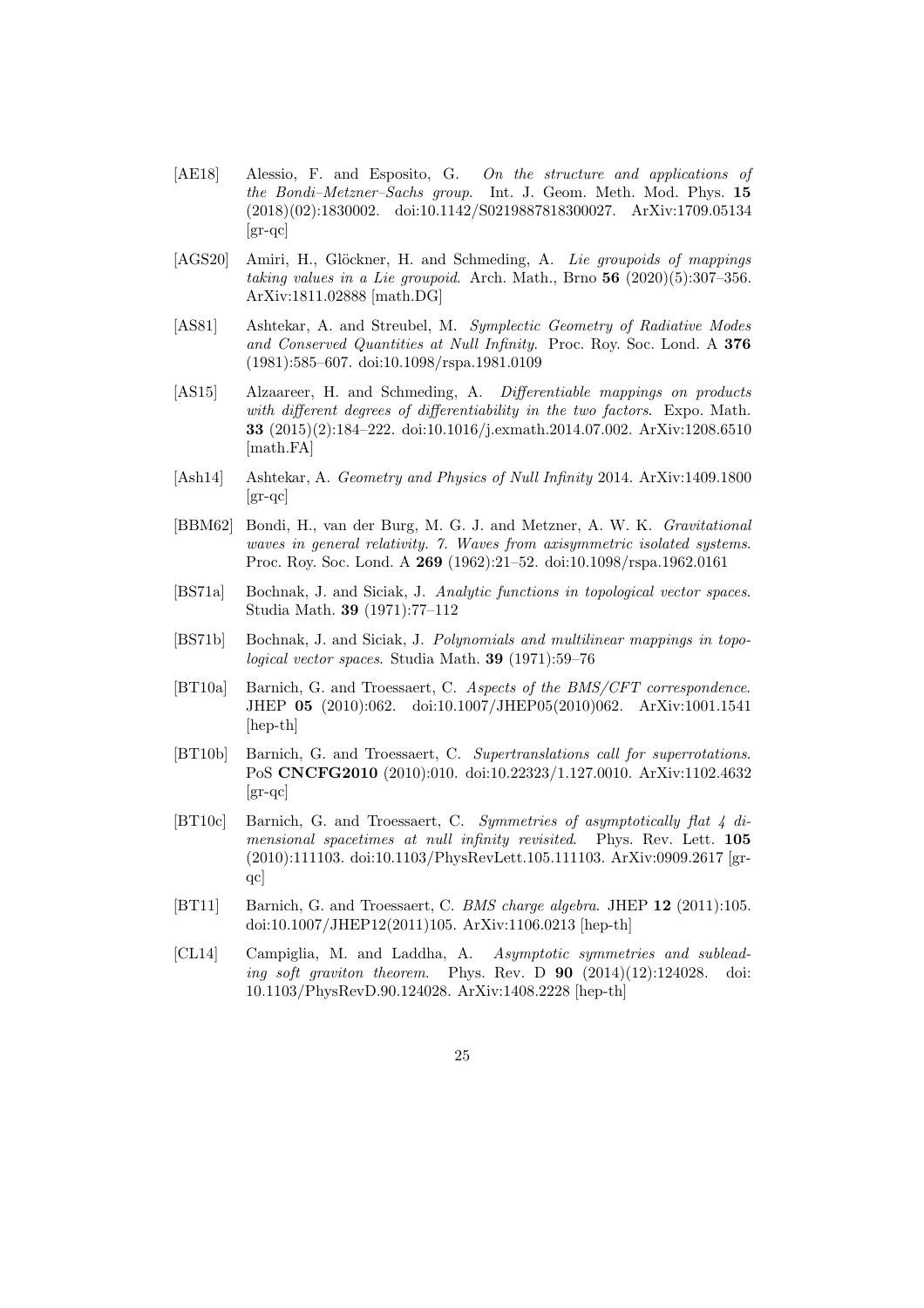- <span id="page-25-10"></span>[CL15a] Campiglia, M. and Laddha, A. Asymptotic symmetries of gravity and soft theorems for massive particles. JHEP 12 (2015):094. doi:10.1007/ JHEP12(2015)094. ArXiv:1509.01406 [hep-th]
- <span id="page-25-9"></span>[CL15b] Campiglia, M. and Laddha, A. New symmetries for the Gravitational S-matrix. JHEP 04 (2015):076. doi:10.1007/JHEP04(2015)076. ArXiv:1502.02318 [hep-th]
- <span id="page-25-13"></span>[Dah11] Dahmen, R. Direct limit constructions in infinite dimensional Lie theory. Ph.D. thesis, University of Paderborn 2011. Urn:nbn:de:hbz:466:2-239
- <span id="page-25-4"></span>[Dar73] Darst, R. B. Most infinitely differentiable functions are nowhere analytic. Can. Math. Bull. 16 (1973):597–598
- <span id="page-25-5"></span>[DS15] Dahmen, R. and Schmeding, A. The Lie group of real analytic diffeomorphisms is not real analytic. Stud. Math.  $229$   $(2015)(2):141-172$ . ArXiv:1410.8803 [math.DG]
- <span id="page-25-2"></span>[Fri18] Friedrich, H. Peeling or not peeling — is that the question? Class. Quant. Grav. 35 (2018)(8):083001. doi:10.1088/1361-6382/aaafdb. ArXiv:1709.07709 [gr-qc]
- <span id="page-25-12"></span>[Glö02] Glöckner, H. Infinite-dimensional Lie groups without completeness restrictions. In Geometry and analysis on finite- and infinite-dimensional Lie groups (Bedlewo, 2000), Banach Center Publ., vol. 55, pp. 43–59 (Polish<br>Aged Sei, Werson: 2002) Acad. Sci., Warsaw, 2002)
- <span id="page-25-8"></span>[Glö15a] Glöckner, H. Measurable regularity properties of infinite-dimensional lie groups 2015. ArXiv:1601.02568 [math.FA]
- <span id="page-25-6"></span>[Glö15b] Glöckner, H. Regularity properties of infinite-dimensional Lie groups, and semiregularity 2015. ArXiv:1208.0715 [math.FA]
- <span id="page-25-1"></span>[GP74] Girardello, L. and Parravicini, G. Continuous spins in the bondi-metznersachs group of asymptotic symmetry in general relativity. Phys. Rev. Lett. 32 (1974):565–568. doi:10.1103/PhysRevLett.32.565
- <span id="page-25-0"></span>[Gra88] Grabowski, J. Free subgroups of diffeomorphism groups. Fundamenta Math. 131 (1988):103–121
- <span id="page-25-7"></span>[Han20] Hanusch, M. The strong Trotter property for locally  $\mu$ -convex Lie groups. J. Lie Theory 30 (2020)(1):25–32. ArXiv:1802.08923 [math.FA]
- <span id="page-25-3"></span>[HE73] Hawking, S. W. and Ellis, G. F. R. The Large Scale Structure of Space-Time. Cambridge Monographs on Mathematical Physics (Cambridge University Press, 1973). doi:10.1017/CBO9780511524646
- <span id="page-25-11"></span>[HHPB17] Haco, S. J., Hawking, S. W., Perry, M. J. and Bourjaily, J. L. The Conformal BMS Group. JHEP 11 (2017):012. doi:10.1007/JHEP11(2017)012. ArXiv:1701.08110 [hep-th]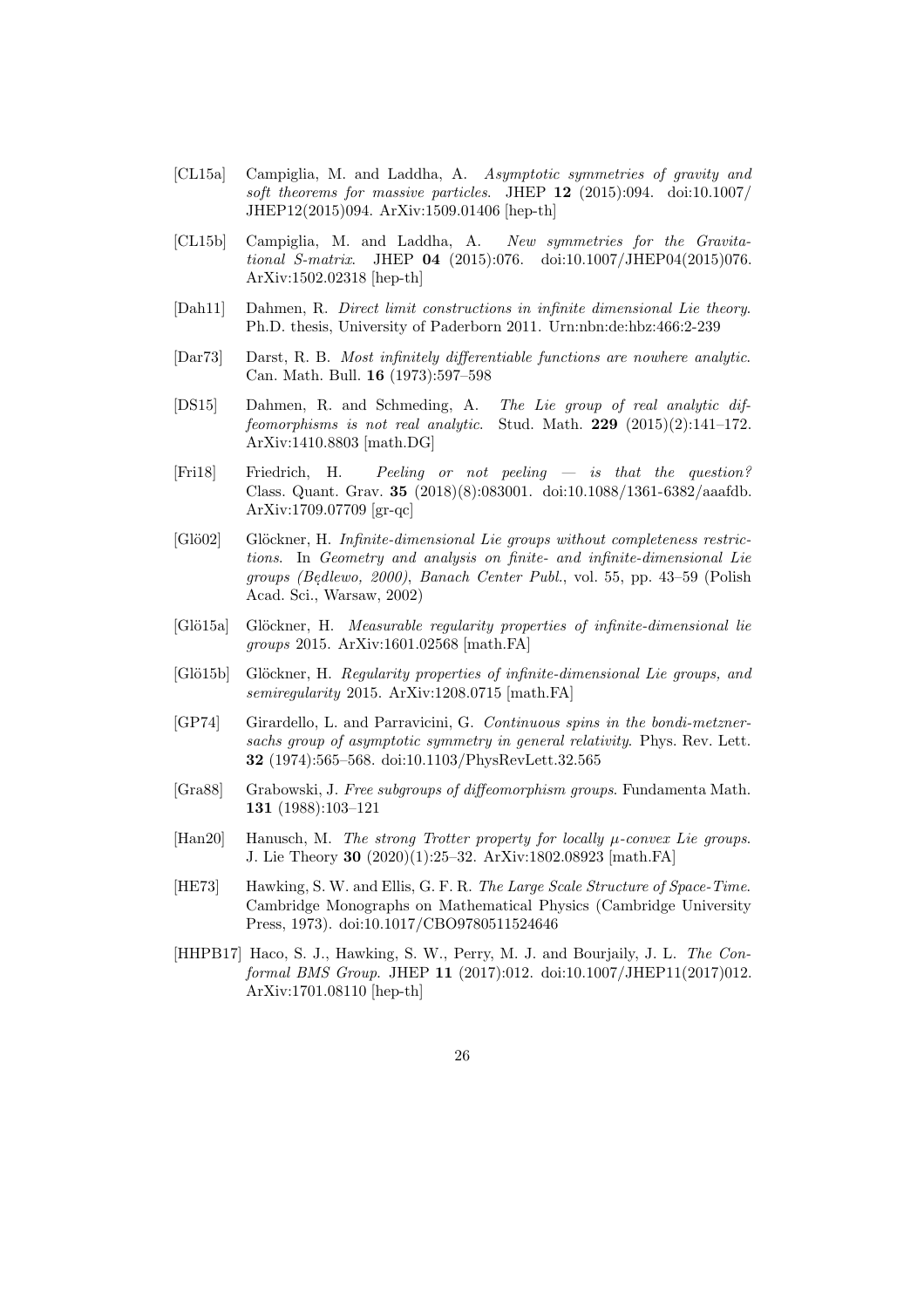- <span id="page-26-0"></span>[HLMS15] He, T., Lysov, V., Mitra, P. and Strominger, A. BMS supertranslations and Weinberg's soft graviton theorem. JHEP 05 (2015):151. doi:10.1007/ JHEP05(2015)151. ArXiv:1401.7026 [hep-th]
- <span id="page-26-10"></span>[HN12] Hilgert, J. and Neeb, K.-H. Structure and Geometry of Lie Groups. Springer Monographs in Mathematics (Springer, 2012). doi:10.1007/ 978-0-387-84794-8
- <span id="page-26-2"></span>[KM97] Kriegl, A. and Michor, P. W. The convenient setting of global analysis, vol. 53 (Providence, RI: American Mathematical Society, 1997)
- <span id="page-26-11"></span>[Kna02] Knapp, A. W. Lie groups beyond an introduction. 2nd ed, vol. 140 (Boston, MA: Birkhäuser, 2002), 2nd ed. edn.
- <span id="page-26-13"></span>[KW09] Khesin, B. and Wendt, R. The geometry of infinite-dimensional groups (Berlin: Springer, 2009)
- <span id="page-26-4"></span>[McC72a] McCarthy, P. J. Representations of the Bondi-Metzner-Sachs group. I: Determination of the representations. Proc. R. Soc. Lond., Ser. A 330 (1972):517–535
- <span id="page-26-5"></span>[McC72b] McCarthy, P. J. Structure of the Bondi-Metzner-Sachs group. J. Math. Phys. 13 (1972):1837–1842
- <span id="page-26-7"></span>[McC92] McCarthy, P. J. Real and complex asymptotic symmetries in quantum gravity, irreducible representations, polygons, polyhedra, and the  $A, D, E$  series. Philos. Trans. R. Soc. Lond., Ser. A 338 (1992)(1650):271–299
- <span id="page-26-6"></span>[Mel17] Melas, E. On the representation theory of the Bondi–Metzner–Sachs group and its variants in three space–time dimensions. J. Math. Phys. 58 (2017)(7):071705. doi:10.1063/1.4993198. ArXiv:1703.05980 [math-ph]
- <span id="page-26-12"></span>[Mic80] Michor, P. W. Manifolds of differentiable mappings, Shiva Mathematics Series, vol. 3 (Shiva Publishing Ltd., Nantwich, 1980)
- <span id="page-26-1"></span>[Mil84] Milnor, J. Remarks on infinite dimensional Lie groups. Relativity, Groups, and Topology II, Les Houches, 1983, B.S. DeWitt, R. Stora, Eds., Elsevier, Amsterdam (1984)
- <span id="page-26-9"></span>[MW16] Mädler, T. and Winicour, J. Bondi-Sachs Formalism. Scholarpedia 11 (2016):33528. doi:10.4249/scholarpedia.33528. ArXiv:1609.01731 [gr-qc]
- <span id="page-26-3"></span>[Nee06] Neeb, K.-H. Towards a Lie theory of locally convex groups. Jpn. J. Math. 1 (2006)(2):291–468. doi:10.1007/s11537-006-0606-y. ArXiv:1501.06269 [math.RT]
- <span id="page-26-8"></span>[New89] Newman, R. The global structure of simple space-times. Commun. Math. Phys. 123 (1989):17–52. doi:https://doi.org/10.1007/BF01244016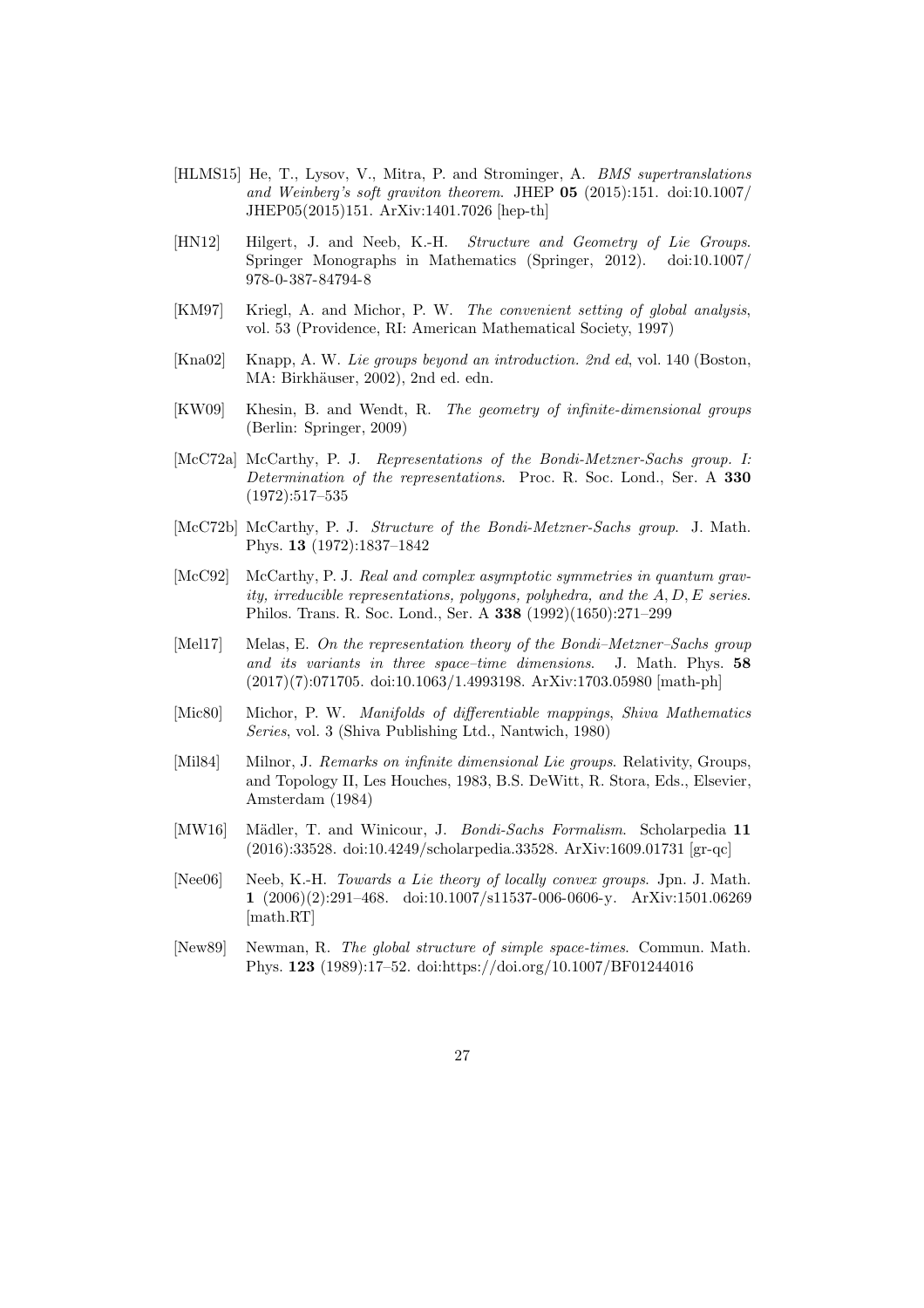- <span id="page-27-8"></span>[Noe18] Noether, E. *Invariante Variationsprobleme.* Gött. Nachr. (1918):235–257. ArXiv:physics/0503066 [physics.hist-ph]
- <span id="page-27-14"></span>[NS13] Neeb, K.-H. and Salmasian, H. Differentiable vectors and unitary representations of Fréchet-Lie supergroups. Math. Z.  $275$   $(2013)(1-2):419-451$ . ArXiv:1208.2639 [math.RT]
- <span id="page-27-12"></span>[Oli02] Oliva, W. M. Geometric mechanics, vol. 1798 (Berlin: Springer, 2002)
- <span id="page-27-4"></span>[Pen63] Penrose, R. Asymptotic properties of fields and space-times. Phys. Rev. Lett. 10 (1963):66–68
- <span id="page-27-5"></span>[Pen64] Penrose, R. Conformal treatment of infinity. Relativity, groups and topology: the 1963 Les Houches lectures (1964). Republished in Gen. Relativ. Gravit. 43:901–922, 2011.
- <span id="page-27-6"></span>[Pen65] Penrose, R. Zero rest mass fields including gravitation: Asymptotic behavior. Proc. Roy. Soc. Lond. A 284 (1965):159
- <span id="page-27-7"></span>[Pen68] Penrose, R. Structure of space-time. In Battelle Rencontres, pp. 121–235 (1968)
- <span id="page-27-2"></span>[Pri21] Prinz, D. Gravity-Matter Feynman Rules for any Valence. Class. Quantum Grav. 38 (2021):215003. ArXiv:2004.09543 [hep-th]
- <span id="page-27-3"></span>[PS21] Prinz, D. and Schmeding, A. Lie Theory for Asymptotic Symmetries in General Relativity: The NU Group 2021. ArXiv:2109.11476 [gr-qc]
- <span id="page-27-10"></span>[Ruz20] Ruzziconi, R. On the Various Extensions of the BMS Group. Ph.D. thesis, Brussels U. and Intl. Solvay Inst., Brussels 2020. ArXiv:2009.01926 [hep-th]
- <span id="page-27-0"></span>[Sac62] Sachs, R. K. Gravitational waves in general relativity. 8. Waves in asymptotically flat space-times. Proc. Roy. Soc. Lond. A 270 (1962):103-126. doi:10.1098/rspa.1962.0206
- <span id="page-27-13"></span>[Sch08] Schottenloher, M. A mathematical introduction to conformal field theory. Based on a series of lectures given at the Mathematisches Institut der Universität Hamburg. 2nd revised ed, vol. 759 (Berlin: Springer, 2008), 2nd revised ed. edn.
- <span id="page-27-9"></span>[Sch15] Schmeding, A. The diffeomorphism group of a non-compact orbifold. Dissertationes Math. 507 (2015):179. doi:10.4064/dm507-0-1. ArXiv:1301.5551 [math.GR]
- <span id="page-27-1"></span>[Str14] Strominger, A. On BMS Invariance of Gravitational Scattering. JHEP 07 (2014):152. doi:10.1007/JHEP07(2014)152. ArXiv:1312.2229 [hep-th]
- <span id="page-27-11"></span>[SWS75] Schmidt, B., Walker, M. and Sommers, P. A characterization of the Bondi-Metzner-Sachs group. Gen. Relat. Gravit. 6 (1975):489–497. doi:https: //doi.org/10.1007/BF00762453